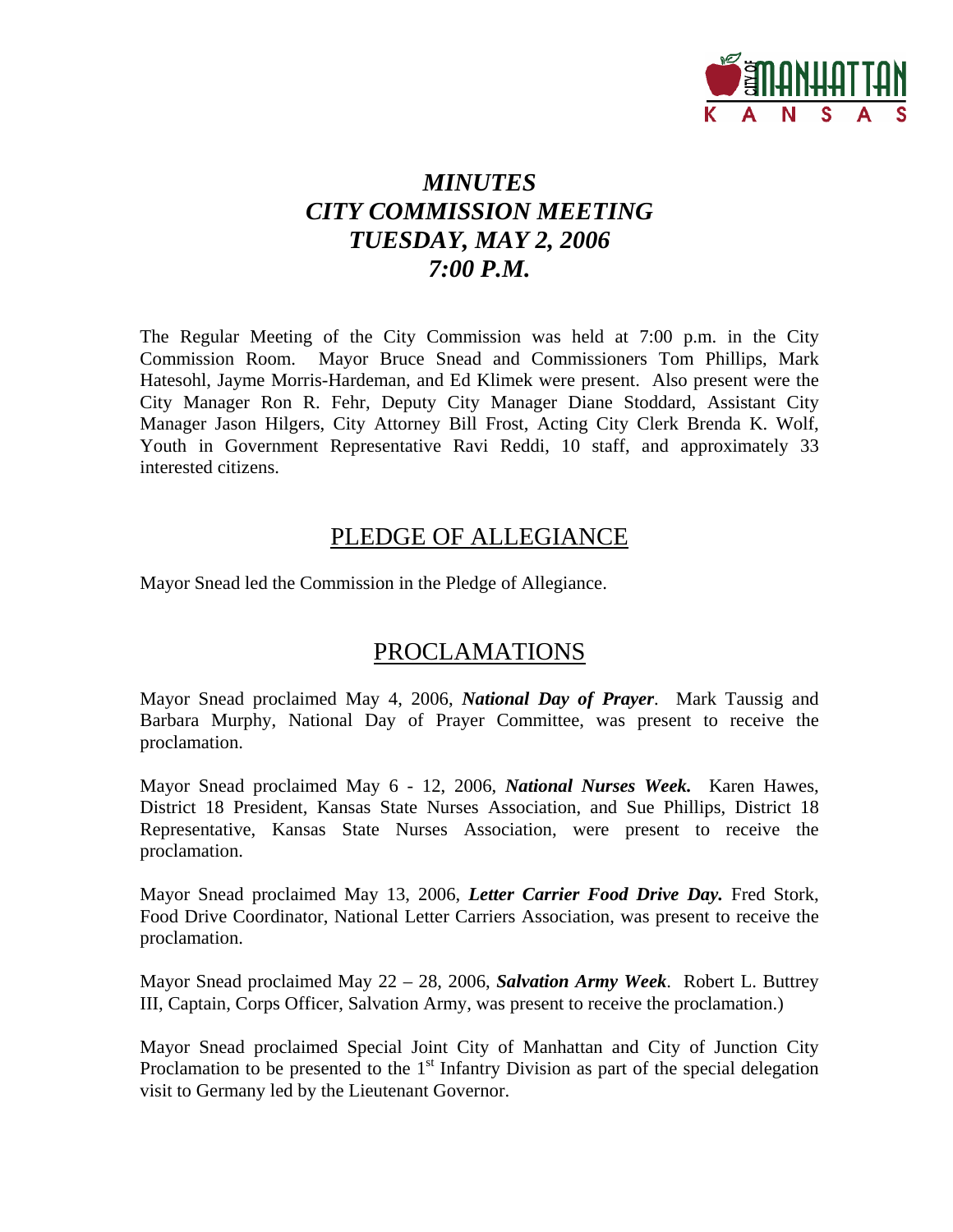## PUBLIC COMMENTS

Mayor Snead opened the public comments.

Hearing none, Mayor Snead closed the public comments.

# COMMISSIONER COMMENTS

Mayor Snead recognized the Youth in Government representative Ravi Reddi.

Mayor Snead encouraged all interested to serve on a City advisory board. For information, the public can contact the Mayor or Brenda Wolf in the City Manager's Office.

Mayor Snead mentioned the Parks and Recreation Department Summer Activities brochure, the Neighborhood Newsletter, and the City Manager's Monthly Report. All of these are available on the City's website.

Mayor Snead stated that he and Commissioner Klimek were traveling to Germany the end of this week to welcome the Big Red One and their families back to Kansas. He went over the agenda of events of what they will be doing while in Germany.

Mayor Snead provided an update to the public on the situation involving the Parks and Recreation Department.

## CONSENT AGENDA

(\* denotes those items discussed)

#### **MINUTES**

The Commission approved the minutes of the Regular City Commission Meeting held Tuesday, April 18, 2006.

#### **CLAIMS REGISTER NO. 2559**

The Commission approved Claims Register No. 2559 authorizing and approving the payment of claims from April 12, 2006, to April 25, 2006, in the amount of \$2,258,840.51.

#### **LICENSES – FIREWORKS DISPLAYS**

The Commission approved applications for Fireworks Display for Fourth of July celebrations from Westside Business Association at CiCo Park and from Manhattan Country Club at the Manhattan Country Club Golf Course.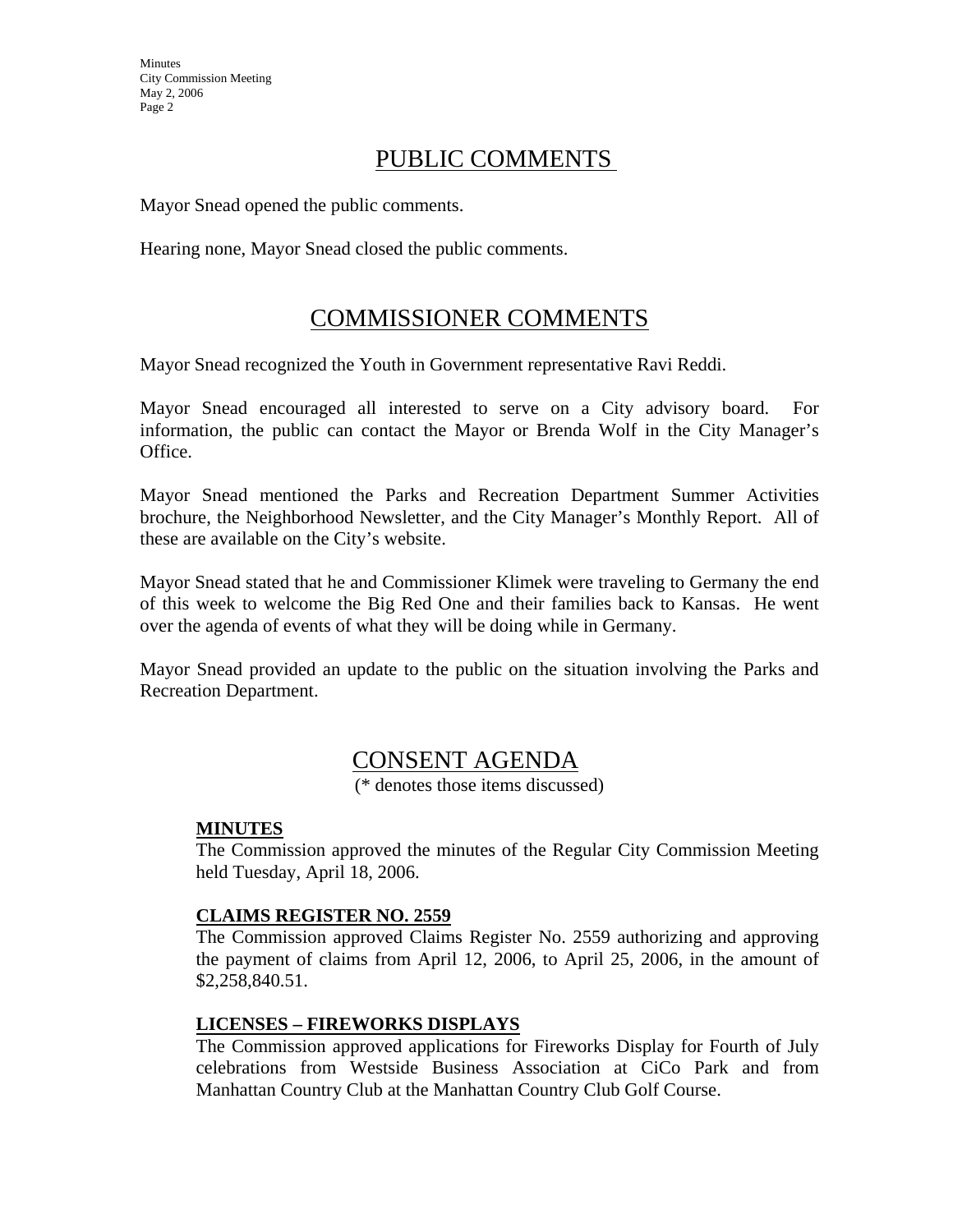# CONSENT AGENDA (*CONTINUED*)

### **ORDINANCE NO. 6536 – REZONE – KIMBALL TOWNHOME ADDITION**

The Commission approved Ordinance No. 6536 rezoning the proposed Kimball Townhome Addition from I-5, Business Park District, and PUD, Planned Unit Development District, to R-2, Two-Family Residential District, and C-2, Neighborhood Shopping District, based on the findings in the Staff Report. *(See Attachment No. 1)*

### **ORDINANCE NO. 6537 – ANNEX – EUREKA ADDITION**

The Commission approved Ordinance No. 6537 annexing the proposed Eureka Addition, generally located south Eureka Drive, based on conformance with the Comprehensive Plan, the Growth Vision, and the Capital Improvements Program, and the findings of the Board of Riley County Commissioners.

### **ORDINANCE NO. 6538 – REZONE – EUREKA ADDITION**

The Commission approved Ordinance No. 6538 rezoning the site as proposed to: I-2, Industrial Park District; I-3, Light Industrial District, and C-6, Heavy Commercial District, with AO, Airport Overlay District; based on the findings in the Staff Report. *(See Attachment No. 2)*

#### **CHANGE ORDER NO. 1-FINAL – OAK HOLLOW ADDITION, UNIT 11 – WATER IMPROVEMENTS (WA0502)**

The Commission approved Change Order No. 1-Final for Oak Hollow Addition, Unit 11, Water Improvements resulting in a net increase in the amount of \$477.00 (+1.17%) to the contract with Manhattan Trenching Construction, Inc., of Manhattan, Kansas.

### **CHANGE ORDER NO. 1-FINAL – OAK HOLLOW ADDITION, UNIT 11 – SANITARY SEWER IMPROVEMENTS (SS0502)**

The Commission approved Change Order No. 1-Final for Oak Hollow Addition, Unit 11, Sanitary Sewer Improvements resulting in a net decrease in the amount of \$53.00 (-0.10%) to the contract with Manhattan Trenching Construction, Inc., of Manhattan, Kansas.

### **CHANGE ORDER NO. 1-FINAL – LEE MILL HEIGHTS ADDITION, UNIT 2 – WATER IMPROVEMENTS (WA0504)**

The Commission approved Change Order No. 1-Final for Lee Mill Heights Addition, Unit 2, Water Improvements resulting in a net increase in the amount of \$495.00 (+0.43%) to the contract with J & K Contracting LC, of Junction City, Kansas.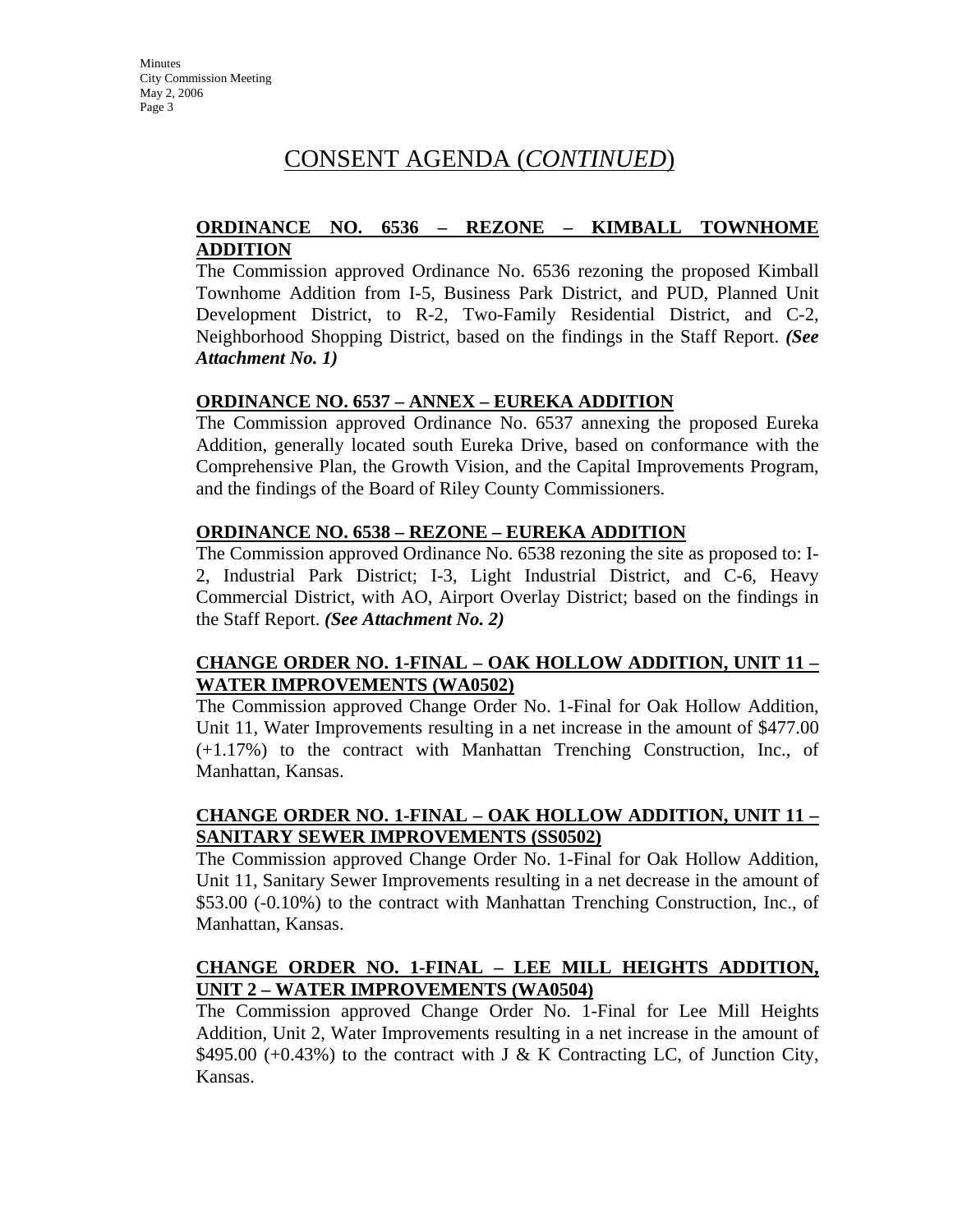# CONSENT AGENDA (*CONTINUED*)

### **CHANGE ORDER NO. 1-FINAL – LEE MILL HEIGHTS ADDITION, UNIT 2 – SANITARY SEWER IMPROVEMENTS (SS0504)**

The Commission approved Change Order No. 1-Final for Lee Mill Heights Addition, Unit 2, Sanitary Sewer Improvements resulting in a net decrease in the amount of \$1,689.00 (-0.8%) to the contract with J & K Contracting LC, of Junction City, Kansas.

### **\* AWARD CONTRACT – 2006 STREET MAINTENANCE MICROSURFACING, PHASE I (ST0606)**

Rob Ott, City Engineer, highlighted areas of town affected by the project and other projects around the community.

The Commission accepted the Engineer's Estimate in the amount of \$113,093.60 and awarded a construction contract in the amount of \$109,376.64 to Ballou Construction Company, Inc., of Salina, Kansas, for the 2006 Street Maintenance Microsurfacing, Phase I (ST0606).

#### **\* AWARD CONTRACT – 2006 STREET MAINTENANCE ASPHALT MILL AND OVERLAY, PHASE II (ST0607)**

Rob Ott, City Engineer, highlighted areas of town affected by the project and other projects around the community.

The Commission accepted the Engineer's Estimate in the amount of \$526,790.75 and awarded a construction contract in the amount of \$489,069.50 to Schilling Construction Company, Inc., of Manhattan, Kansas, for the 2006 Street Maintenance Asphalt Mill and Overlay, Phase II (ST0607).

## **\* AWARD CONTRACT – 2006 STREET MAINTENANCE RECLAMITE, PHASE III (ST0603)**

Rob Ott, City Engineer, highlighted areas of town affected by the project and other projects around the community.

The Commission accepted the quote of \$75,486.00 and awarded a construction contract to Proseal, Inc., of Eldorado, Kansas, for the 2006 Street Maintenance Project, Reclamite, Phase III (ST0603).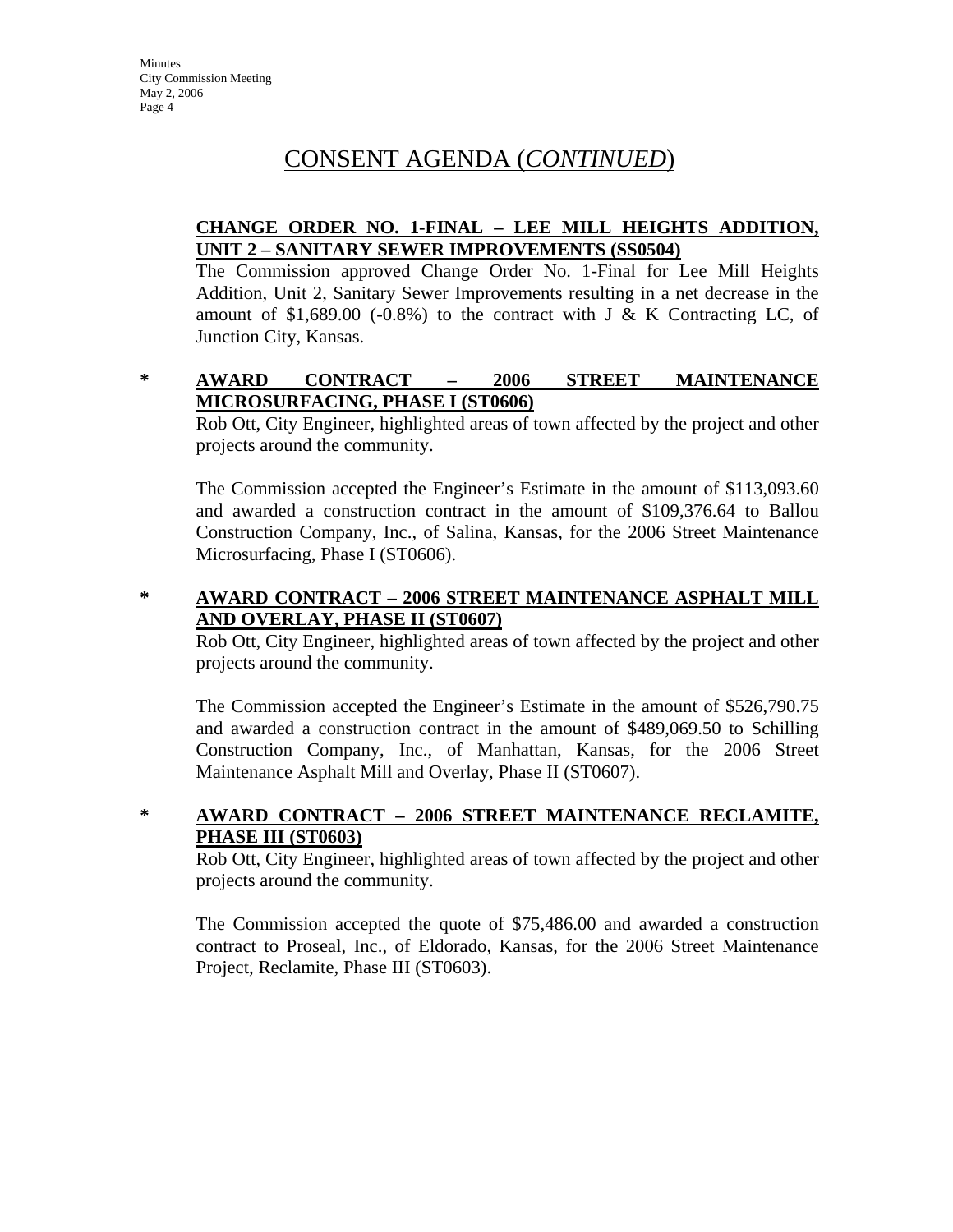# CONSENT AGENDA (*CONTINUED*)

### **AWARD CONTRACT – MILLER RANCH, UNT 3 – STREET IMPROVEMENTS (ST0521)**

The Commission accepted the Engineer's total Estimate in the amount of \$772,000.00 and awarded a contract to Ebert Construction Company, of Wamego, Kansas, as the low bidder with a total bid of \$682,137.20 for the Miller Ranch, Unit 3, Street Improvements (ST0521).

### **AWARD CONTRACT – MCCALL ROAD AND TUTTLE CREEK BOULEVARD STORM WATER DETENTION POND (SM0405)**

The Commission accepted the Engineer's Estimate in the amount of \$2,469,351.35, awarded a contract to Bob Bergkamp Construction, of Wichita, Kansas, as the low bidder with a total bid of \$1,916,181.00, and approved the consultant contract addendum resulting in an increase of \$20,748.64 to the contract with BG Consultants, of Manhattan, Kansas, for the McCall Road and Tuttle Creek Boulevard Storm Water Detention Pond (SM0405).

### **AWARD CONTRACT – THERMAL IMAGING CAMERAS – FIRE DEPARMENT**

The Commission awarded the contract in the amount of \$12,990.00 to Municipal Emergency Services, of Salina, Kansas, for two (2) thermal imaging cameras and truck mount chargers for the Fire Department and authorized City Administration to enter into a purchase agreement with this company.

## **\* AUTHORIZE PURCHASE – PICKUP TRUCKS – PUBLIC WORKS DEPARTMENT**

Ron Fehr, City Manager, addressed why additional personnel and vehicles were needed for the Public Works Department.

The Commission authorized the purchase of two new full-size, regular cab pick-up trucks utilizing the State bid.

## **AGREEMENT – 4TH STREET, PHASE IIA**

The Commission authorized the Mayor and City Clerk to enter into an agreement with HWS Consultants, of Manhattan, Kansas, to complete the design of the  $4<sup>th</sup>$ Street, Phase IIA (Leavenworth Avenue to Bluemont Avenue).

#### **ADMINISTRATIVE PLANS – HOUSING REHABILITATION PROGRAM**

The Commission approved the Administrative Plans for the Manhattan Housing Rehabilitation Program and waived building permit fees for rehabilitation projects implemented under the Program.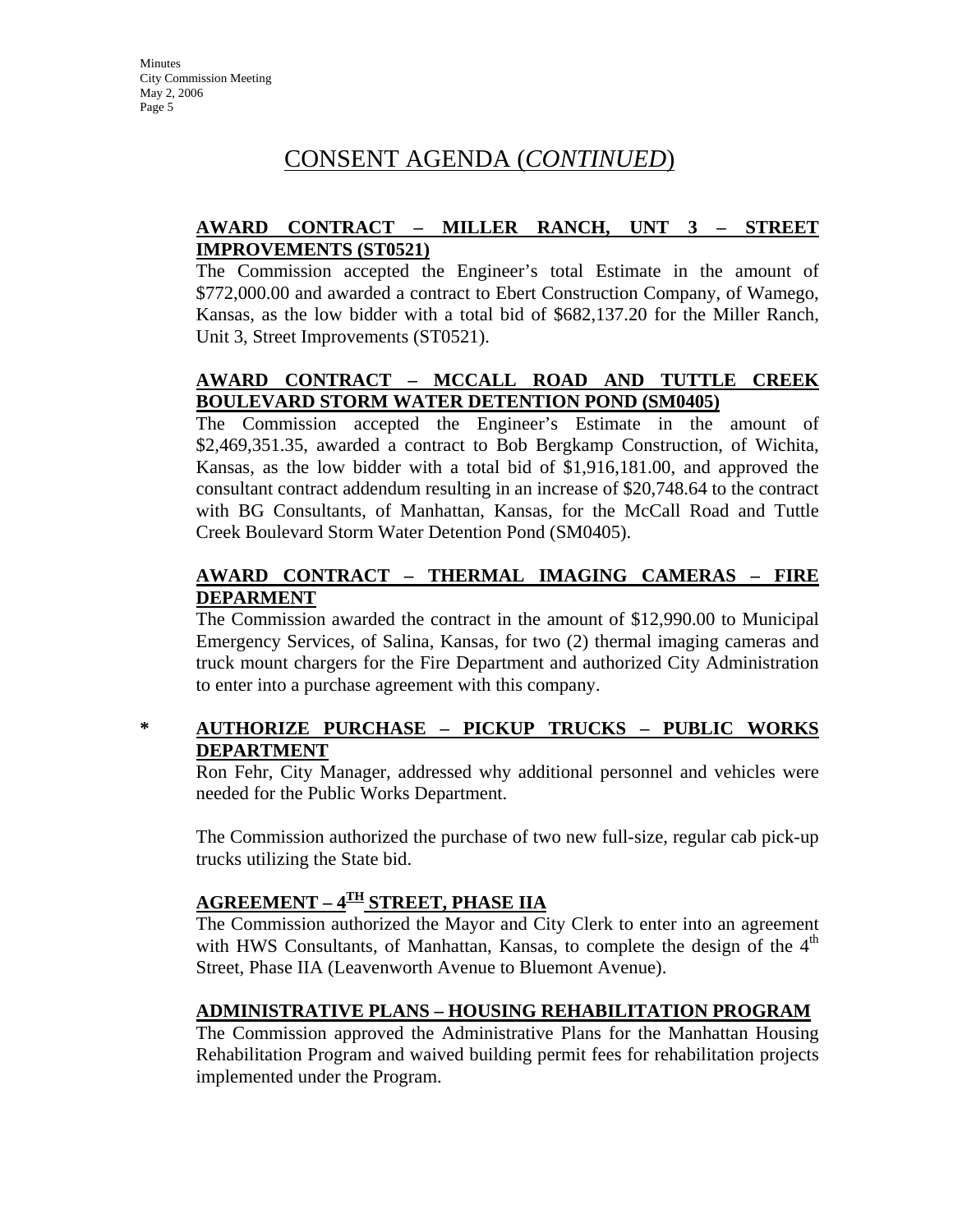# CONSENT AGENDA (*CONTINUED*)

#### **BOARD APPOINTMENTS**

The Commission approved appointments by Mayor Snead to various boards and committees of the City.

*Neighborhood Grant Review Committee*

Appointment of Karen McCulloh, 1516 Leavenworth Street. Ms. McCulloh's term begins immediately and will expire December 31, 2006.

Appointment of Tim Lindemuth, 500 Denison Avenue. Mr. Lindemuth's term begins immediately and will expire December 31, 2006.

Appointment of Jami Ramsey, 831 Bertrand Street. Ms. Ramsey's term begins immediately and will expire December 31, 2006.

Appointment of Sara Fisher, 811 Osage Street. Ms. Fisher's term begins immediately and will expire December 31, 2006.

Appointment of Karen DeBres, 1932 Sunset Lane. Ms. DeBress term begins immediately and will expire December 31, 2006.

After discussion, Commissioner Hatesohl moved to approve the consent agenda. Commissioner Phillips seconded the motion. On a roll call vote, motion carried 5-0.

# GENERAL AGENDA

### **PUBLIC HEARING - ECONOMIC DEVELOPMENT ASSISTANCE - GTM SPORTSWEAR**

Lyle Butler, President, Chamber of Commerce, asked for the Commission's support.

John Pagen, Business Development Manager, Chamber of Commerce, presented the request for economic development funding.

Diane Stoddard, Deputy City Manager, presented the economic development proposal. She then recognized Phil Lacey, Gilmore & Bell, and then introduced Dave Dreiling, President, GTM Sportswear (GTM).

Dave Dreiling, President, GTM Sportswear, thanked all of those involved in this process and then introduced two current employees.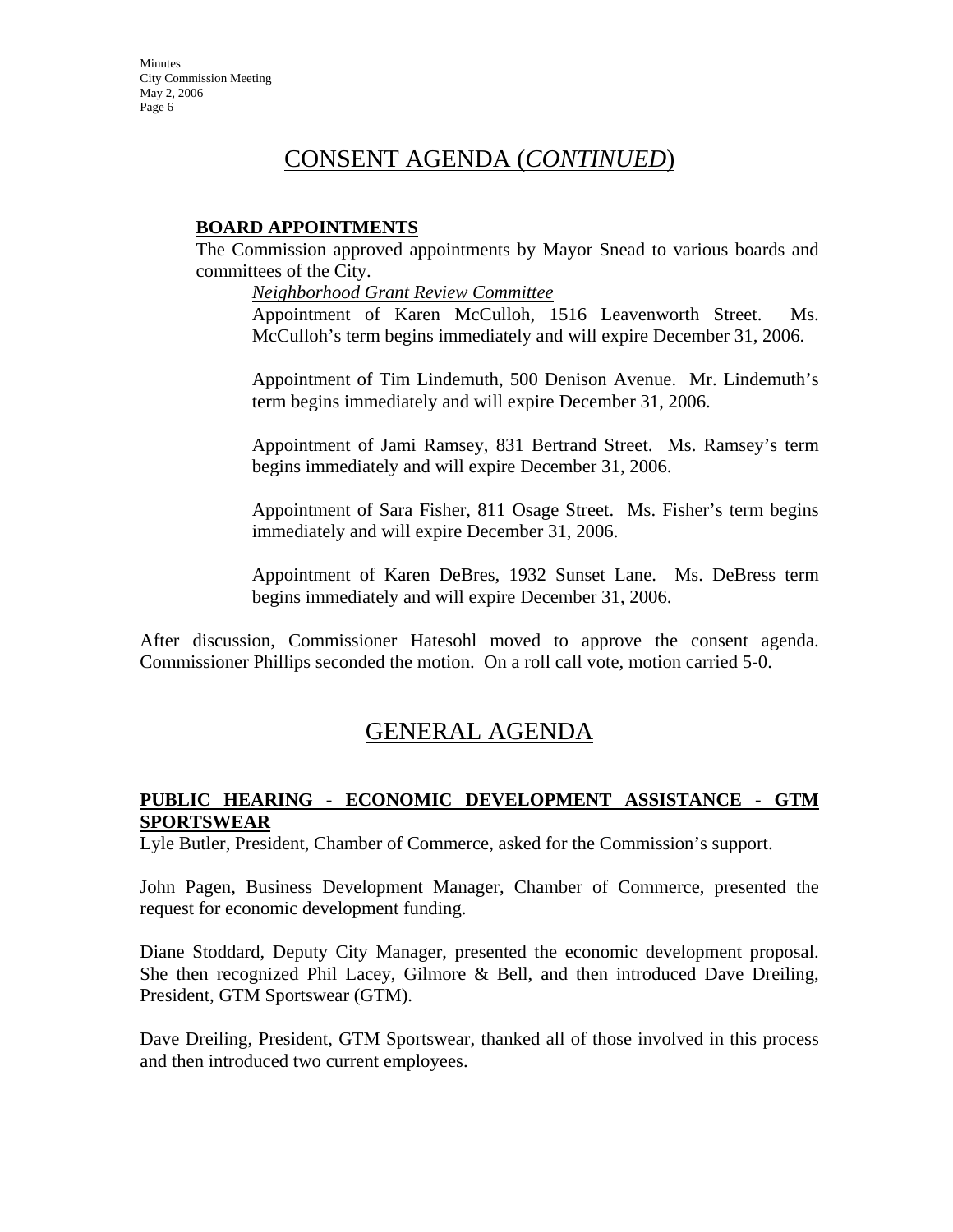#### **PUBLIC HEARING - ECONOMIC DEVELOPMENT ASSISTANCE - GTM SPORTSWEAR** *(CONTINUED)*

Nicona Wohler, Embroidery Manager, explained her career with GTM Sportswear and the benefits and promotions received over her nine (9) years with the company.

John Strawn, Vice President of Sales, spoke of his success with GTM Sportswear and the economic impact GTM Sportswear has on the community. He then encouraged the Commission to support the proposal.

Dave Dreiling, President, GTM Sportswear, went over the economic history of his company and projections for next year in various areas. He then explained the economic success of his business.

Diane Stoddard, Deputy City Manager, answered questions from the Commission by providing additional information.

Phil Lacey, Gilmore & Bell, answered questions from the Commission.

Diane Stoddard, Deputy City Manager, and Dave Dreiling, President, GTM Sportswear, answered questions from the Commission.

Mayor Snead opened the public hearing.

John Exdell, 316 Denison Avenue, Flinthills Living Wage Coalition, stated that he was disappointed with the Chamber of Commerce and City Staff for supporting the GTM Sportswear application since it was not a good one for wages. He urged the Commission to save the tax dollars for another company.

Larry Heyka, Market President for Manhattan Area, Landmark Bank; Wayne Sloan, BHS Construction; Ron Brockhoff, Stasyx; Dr. Pat Bosco, 2100 Hillview; Rob Stitt, President, Community First National Bank; and Roger Schultz, Schultz Construction, spoke of GTM's growth, business professionalism, and economic impact and contributions to the community. All spoke in support of the proposal.

Hearing no other comments, Mayor Snead closed the public hearing.

#### **RESOLUTION NO. 050206-A - ECONOMIC DEVELOPMENT ASSISTANCE - GTM SPORTSWEAR**

Dave Dreiling, President, GTM Sportswear, and Diane Stoddard, Deputy City Manager, answered questions from the Commission.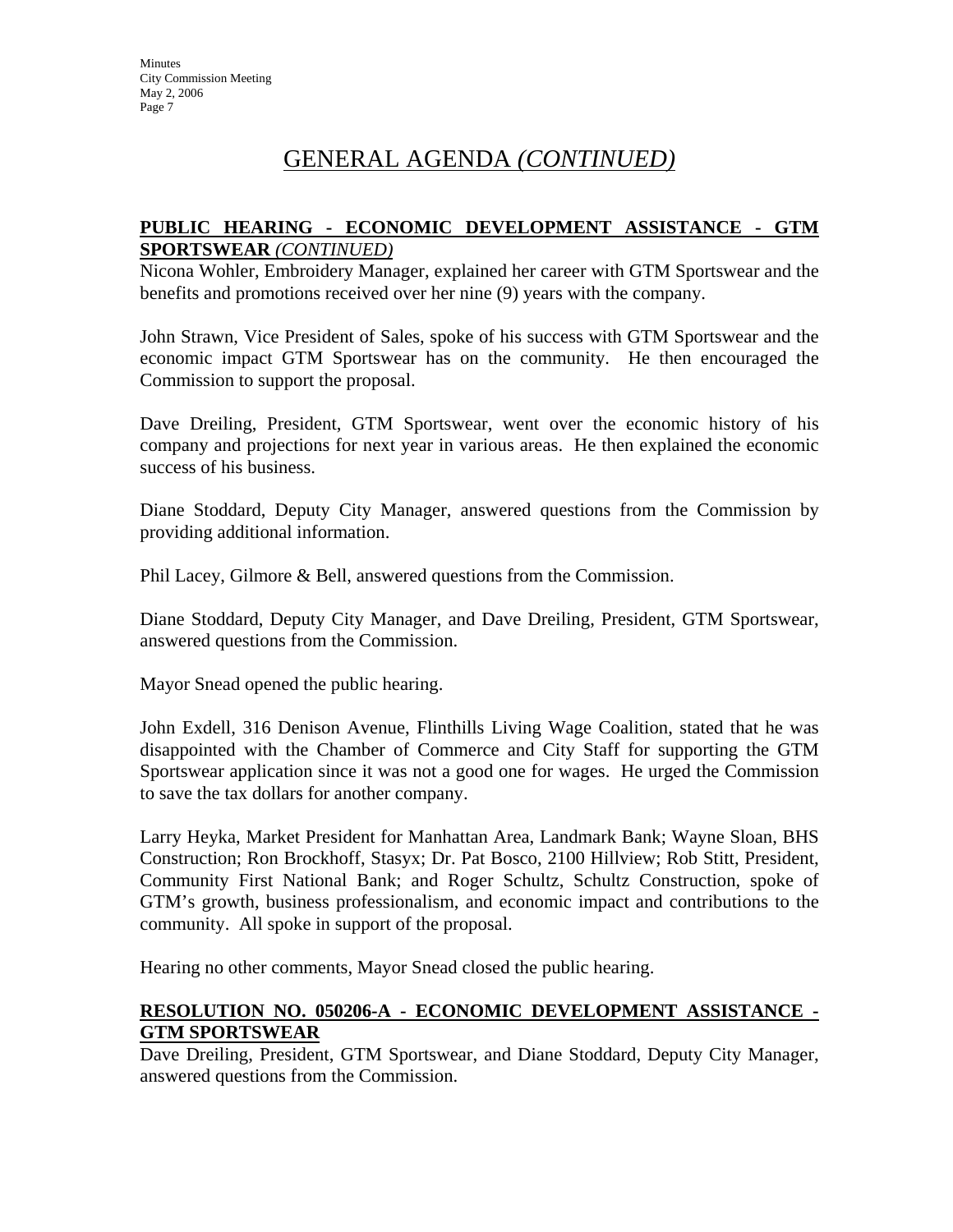### **RESOLUTION NO. 050206-A - ECONOMIC DEVELOPMENT ASSISTANCE - GTM SPORTSWEAR** *(CONTINUED)*

Ron Fehr, City Manager, provided the Commission additional information.

Dave Dreiling, President, GTM Sportswear, provided additional information to the Commission.

After discussion, Commissioner Hatesohl moved to approve Resolution No.050206-A indicating the Commission's intent to issue up to \$28 million in industrial revenue bonds for GTM Sportswear for the purpose of refinancing constructing additions to, and equipping an existing manufacturing facility located in Manhattan, approve first reading of an ordinance authorizing the issuance of up to \$6 million in industrial revenue bonds to finance the first phase of expansion, authorize a ten-year 100% tax abatement on both real and personal property for the Company, and schedule May 16, 2006, as the date for a final determination on an economic development incentive package for GTM Sportswear. Commissioner Phillips seconded the motion. On a roll call vote, motion carried 5-0.

#### **FIRST READING – ANNEX AND REZONE - THE PROPOSED STONE POINTE ADDITION**

Eric Cattell, Assistant Director for Planning, presented the item. He then answered questions from the Commission.

Terry DeWeese, Director of Parks and Recreation, provided additional information to the Commission and answered questions from the Commission.

Roger Schultz, Schultz Construction, Applicant, and Jeff Hancock, Director of Public Works, answered questions from the Commission.

After discussion, Commissioner Hatesohl moved to approve first reading of an ordinance annexing a 78-acre tract of land for the proposed Stone Pointe Addition, generally located south of Wildcat Creek, east of Scenic Drive and west of Anneberg Park, based on conformance with the Comprehensive Plan, the Growth Vision, and the Capital Improvements Program, and approve first reading of an ordinance rezoning the site, as proposed, from County G-1, General Agricultural District, to R-1, Single-Family Residential District, with AO, Airport Overlay District; R-2, Two-Family Residential District; and, R-3, Multiple-Family Residential District, based on the findings in the Staff Report. *(See Attachment No. 3)* Commissioner Morris-Hardeman seconded the motion. On a roll call vote, motion carried 5-0.

At 9:40 p.m., the Commission took a short break.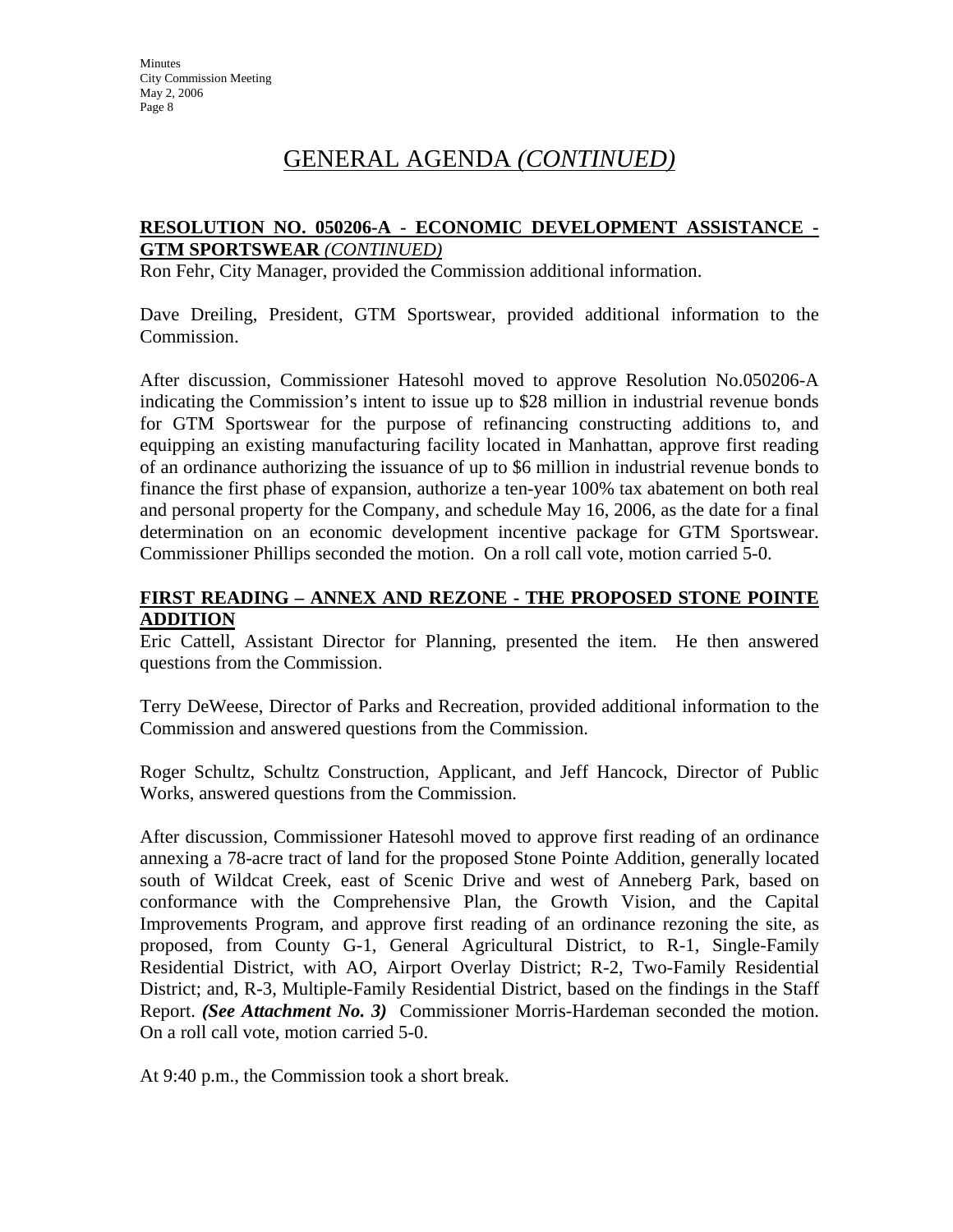### **REQUEST FOR WATER AND SANITARY SEWER SERVICE - SCENIC MEADOWS, LOCATED ON SCENIC DRIVE**

Jeff Hancock, Director of Public Works, presented the item. He then introduced Frank Tillman, Developer.

Frank Tillman, Owner, Developer, stated he wasn't opposed to annexation but would like to go through the Riley County Process. He then introduced Leon Brown, Schwab-Eaton, P.A.

Leon Brown, Schwab-Eaton, P.A., went over the preliminary plat and explained why they are requesting to go through the Riley County process.

Frank Tillman, Owner, Developer, and Leon Brown, Schwab-Eaton, P.A., answered questions from the Commission.

Eric Cattell, Assistant Director for Planning, provided additional information to the Commission and answered questions from the Commission.

Ron Fehr, City Manager, and Bill Frost, City Attorney, provided the Commission with additional information.

Bill Frost, City Attorney; Ron Fehr, City Manager; and Eric Cattell, Assistant for Planning, answered questions from the Commisison.

Frank Tillman, Owner, Developer, provided additional information.

Eric Cattell, Assistant Director for Planning, answered questions from the Commission.

After discussion, Commissioner Hatesohl moved to provide City water and sanitary sewer services to the Scenic Meadows development upon approval of application for annexation, rezoning, and platting.

Eric Cattell, Assistant Director for Planning, answered questions from the Commission.

Commissioner Morris-Hardeman seconded the motion.

Ron Fehr, City Manager, and Bill Frost, City Attorney, answered questions from the Commission.

On a roll call vote, motion carried 5-0.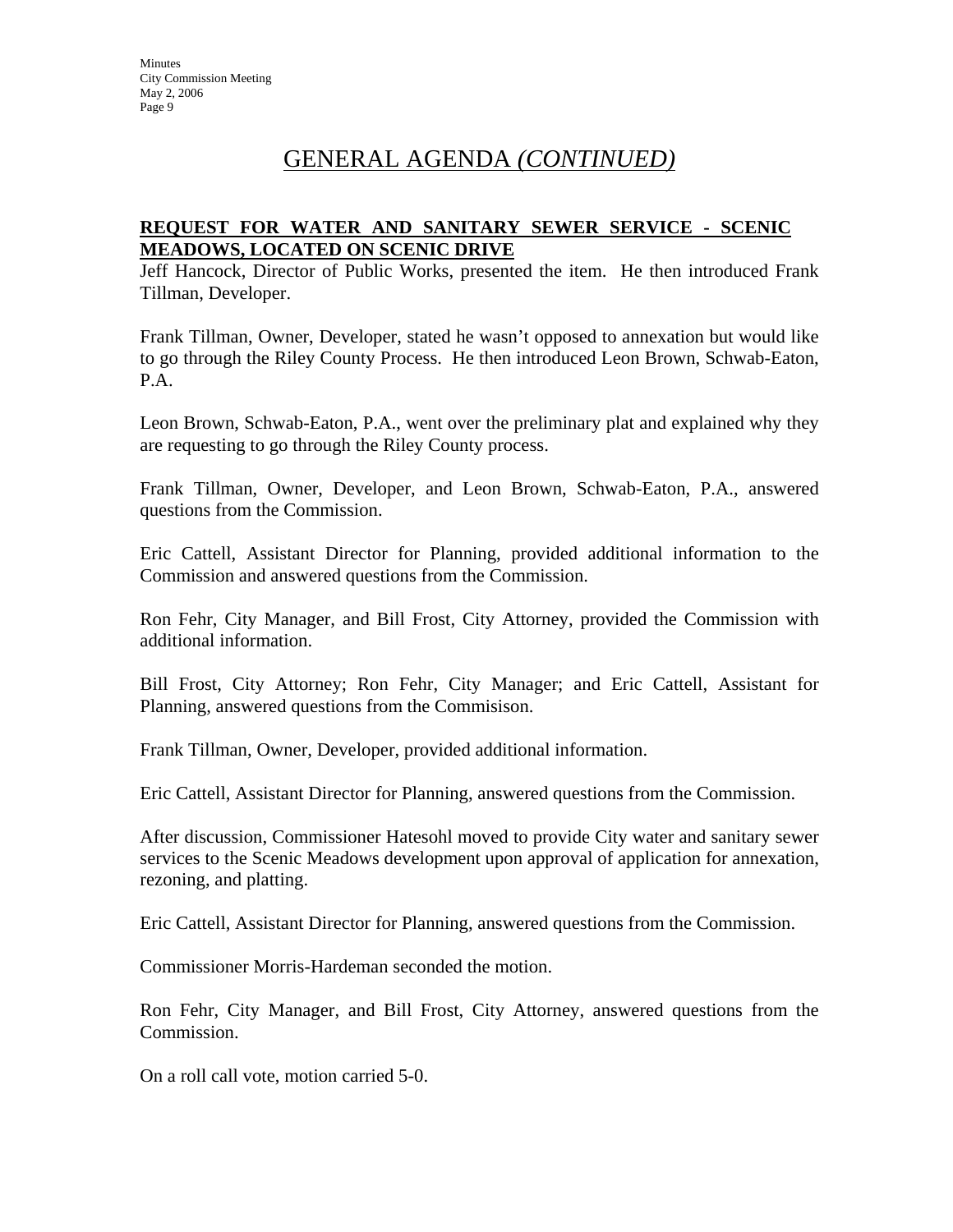## **UNION PACIFIC DEPOT - RULES, REGULATIONS, AND RENTAL FEES**

Terry DeWeese, Director of Parks and Recreation, presented the item. He then answered questions from the Commission.

Commissioner Klimek requested to see what rates other entities are charging, if deposits are charged upfront to potential damages, and to check to see how many caterers would be available for use.

After discussion, Commissioner Morris-Hardeman moved to approve the fees, rules, regulations, and alcohol application permit for the Union Pacific Depot and approve first reading of an ordinance amending Article I, Section 4-2 allowing alcohol to be served by an approved and licensed caterer at the Union Pacific Depot. Commissioner Hatesohl seconded the motion. On a roll call vote, motion carried 4-1 with Commissioner Klimek voting against.

#### **DEPOT LANDSCAPING**

Terry DeWeese, Director of Parks and Recreation, presented the item.

After discussion, Commissioner Hatesohl moved to authorize the Mayor and City Clerk to execute an agreement with Howe Landscaping, Inc., of Manhattan, Kansas, to install and maintain the landscaping at the Depot at no cost to the City for a period of five years. Commissioner Morris-Hardeman seconded the motion. On a roll call vote, motion carried 5-0.

#### **INTERLOCAL AGREEMENT - COUNTY-WIDE SALES TAX**

Bill Frost, City Attorney, presented the item.

Bernie Hayen, Director of Finance, answered questions from the Commission.

Bill Frost, City Attorney, clarified the percentage the City receives from the State.

After discussion, Commissioner Hatesohl moved to authorize the Mayor and City Clerk to execute the proposed Interlocal Agreement with Riley County, regarding the distribution of proceeds from the County-Wide Sales tax; and, find that the projects, attached as Exhibit A to the Interlocal Agreement, *(See Attachment No. 4)* are economic development initiatives that benefit the City of Manhattan. Commissioner Phillips seconded the motion. On a roll call vote, motion carried 5-0.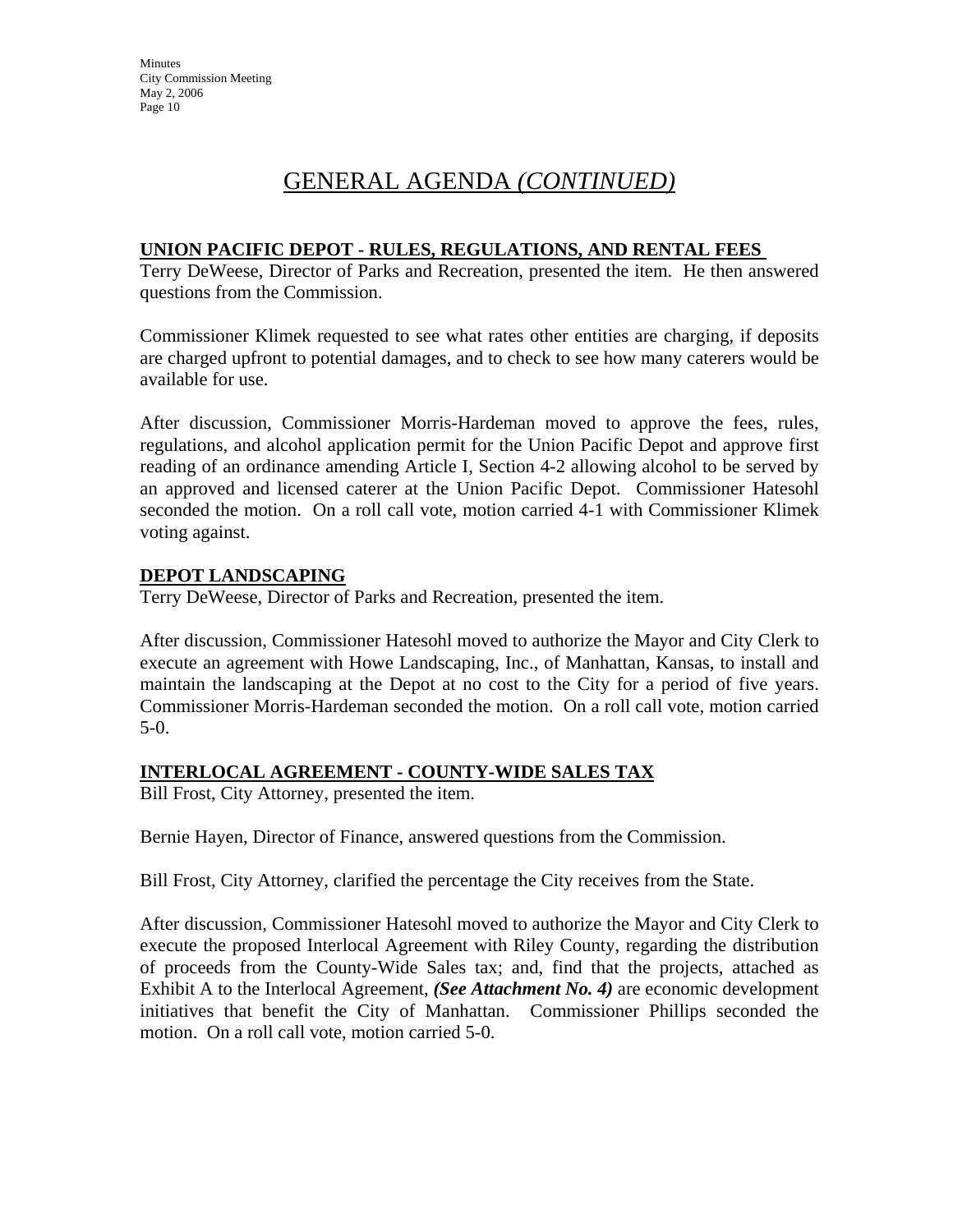#### SET PUBLIC HEARING DATE - REDEVELOPMENT PLAN, NORTH PROJECT OF DOWNTOWN REDEVELOPMENT

Jason Hilgers, Assistant City Manager, presented the item.

After discussion, Commissioner Hatesohl moved to approve Resolution No. 050206-B setting June 6, 2006, as the date for the public hearing to consider the Redevelopment Plan for the North Project. Commissioner Morris-Hardeman seconded the motion. On a roll call vote, motion carried 5-0.

#### **FACILITY USE POLICY**

Terry DeWeese, Director of Parks and Recreation, presented the item. He then answered questions from the Commission.

The Commission directed Staff to give them a policy, whatever format it is in, and to survey other facilities to use as a comparison.

#### <u>ADJOURNMENT</u>

At 11:34 p.m. the Commission adjourned.

<u>Grende</u> K.

Brenda K. Wolf, CMC, Executive Sec Acting City Clerk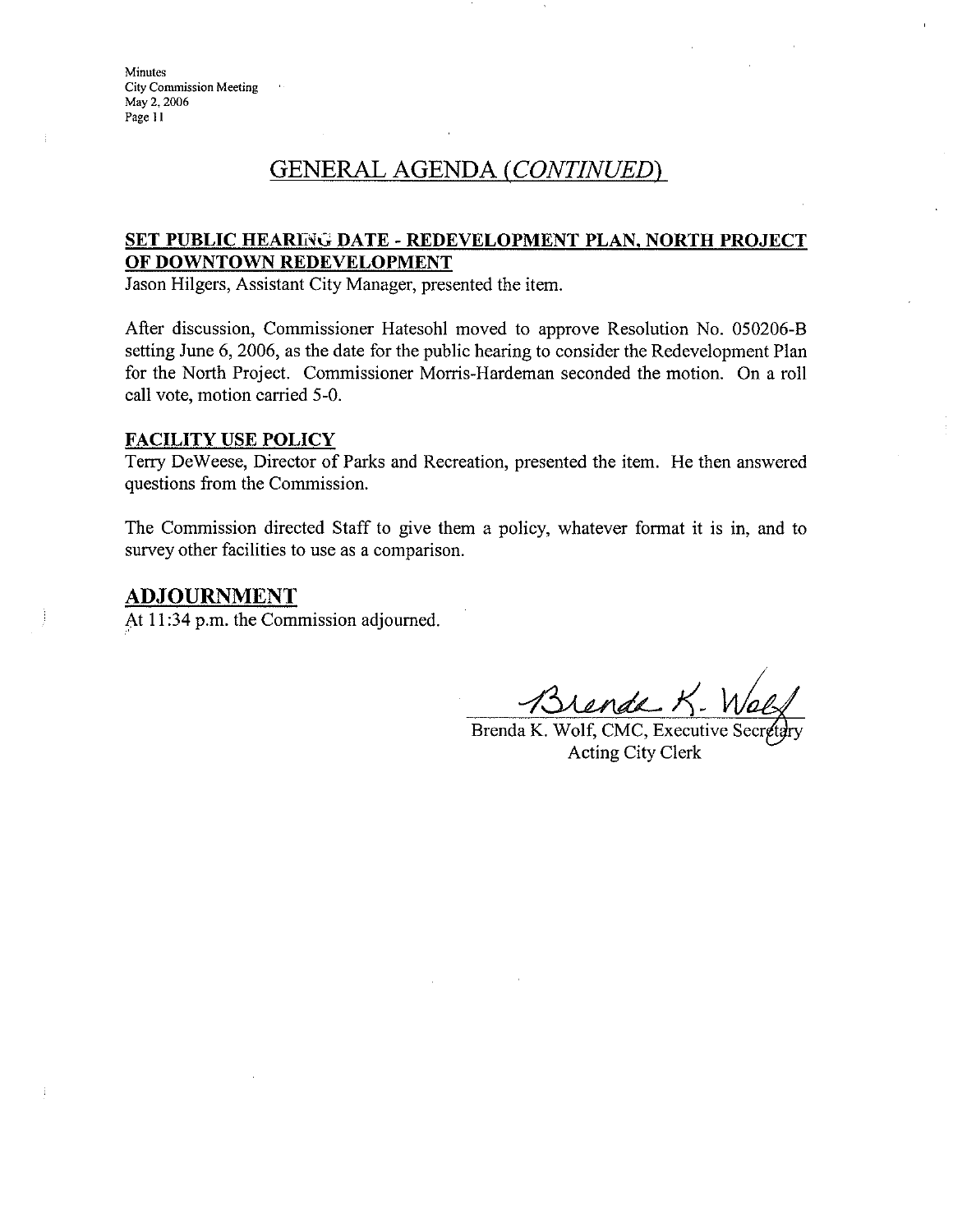#### **STAFF REPORT**

#### **ON AN APPLICATION TO REZONE THREE (3) TRACTS OF LAND IN THE PROPOSED KIMBALL TOWNHOMES ADDITION**

- **FROM:** Tract 1 and Tract 2: I-5, Business Park District Tract 3: PUD, Planned Unit Development District
- **TO:** Tract 1 and Tract 3 rezone to: R-2, Two-Family Residential District Tract 2 rezone to: C-2, Neighborhood Shopping District

**APPLICANT:** Bayer Construction Company, Inc.

- **ADDRESS:** 120 Deep Creek Road, Manhattan KS 66502.
- **OWNER:** Bayer Construction Company, Inc.; Tillman Partners LP.
- **ADDRESS:** 120 Deep Creek Road, Manhattan KS 66502; 1328 Sharingbrook, Manhattan, KS 66503.
- **LOCATION:** Generally located northwest of the intersection of Kimball Avenue and Anderson Avenue.
- **AREA:** Total area: approximately 12 acres; R-2 District portion: approximately 10.61 acres; and. C-2 District portion: approximately 1.37 acres.

#### **DATE OF PUBLIC NOTICE PUBLICATION:** Monday, February 27, 2006. **DATE OF PUBLIC HEARING: PLANNING BOARD:** Monday, April 3, 2006. **CITY COMMISSION:** Tuesday, April 18, 2006.

(Note: the public hearing was originally scheduled for March 20, 2006, and was tabled to allow for re-notification to property owners due to an inadvertent administrative error.)

**EXISTING USE:** Vacant I-5 District and conservation and drainage easement in Four Winds Village PUD**.** 

**PHYSICAL AND ENVIRONMENTAL CHARACTERISTICS:** The site slopes downhill from Kimball Avenue to the west southwest. Portions of the I-5 District have been graded. The conservation and drainage easement is wooded, as are parts of the I-5 District. Drainage is to the south to Wildcat Creek. The site is a long rectangular tract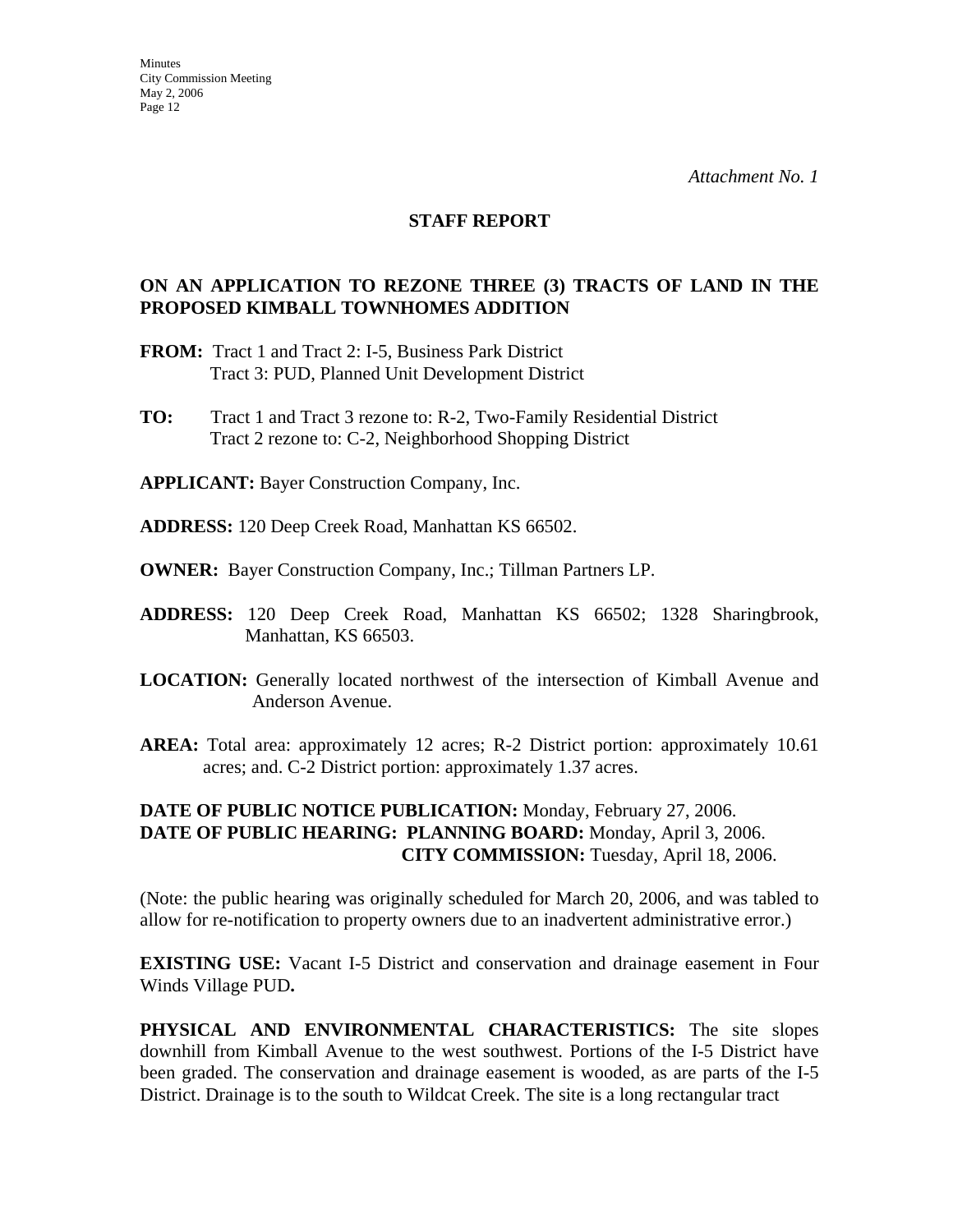**Minutes** City Commission Meeting May 2, 2006 Page 13

extending from the general northwest corner of the Kimball Avenue and Anderson Avenue intersection approximately 1,600 feet, measured north to south, and approximately 300 feet in width, east to west. The conservation and drainage easement (Tract 3) is along the western boundary of Tract 1 and is approximately 700 feet in length, measured north to south, and approximately 120 feet in depth, east to west. Kimball Avenue adjoins the eastern side of the site. Anderson Avenue is along the south frontage and is outside the city limits.

#### **SURROUNDING LAND USE AND ZONING:**

- **(1) NORTH:** Undeveloped industrial business park; I-5 District.
- **(2) SOUTH:** Anderson Avenue/Scenic Drive/Kimball Avenue intersection, garden/landscaping nursery (Blueville Nursery); County C-4, Highway Business District.
- **(3) EAST:** Kimball Avenue, undeveloped industrial business park, single-family dwellings (Wyndham Heights subdivision; I-5 District, and R, Single-Family Residential District.
- **(4) WEST:** Residential townhomes, undeveloped neighborhood commercial/professional office (Four Winds Village); PUD.

**GENERAL NEIGHBORHOOD CHARACTER:** The site is at the western edge of the City and is developing with neighborhood commercial /professional office and residential uses.

**SUITABILITY OF SITE FOR USES UNDER CURRENT ZONING:** The physical and environmental characteristics of the site do not appear to lend themselves to industrial business park uses, although the characteristics of the site do not prohibit the uses of the I-5 District.

**COMPATIBILITY OF PROPOSED DISTRICT WITH NEARBY PROPERTIES AND EXTENT TO WHICH IT MAY HAVE DETRIMENTAL AFFECTS:** The site is separated from low density residential neighborhoods to the east by Kimball Avenue right-of-way, which is, at a minimum, approximately 120 feet in width. Residential townhome development to the west is separated from the proposed R-2 District by a common area/drainage easement. The proposed neighborhood commercial site is adjacent to a major street intersection. Similar commercial uses are allowed in the commercial part of Four Winds Village, which is adjacent to, and west of the proposed C-2 District. Other similar commercial uses are to the south and southeast of the site and separated from the proposed C-2 District by major streets. Increases in light, noise, and traffic can be expected with the development, similar to those in the general neighborhood.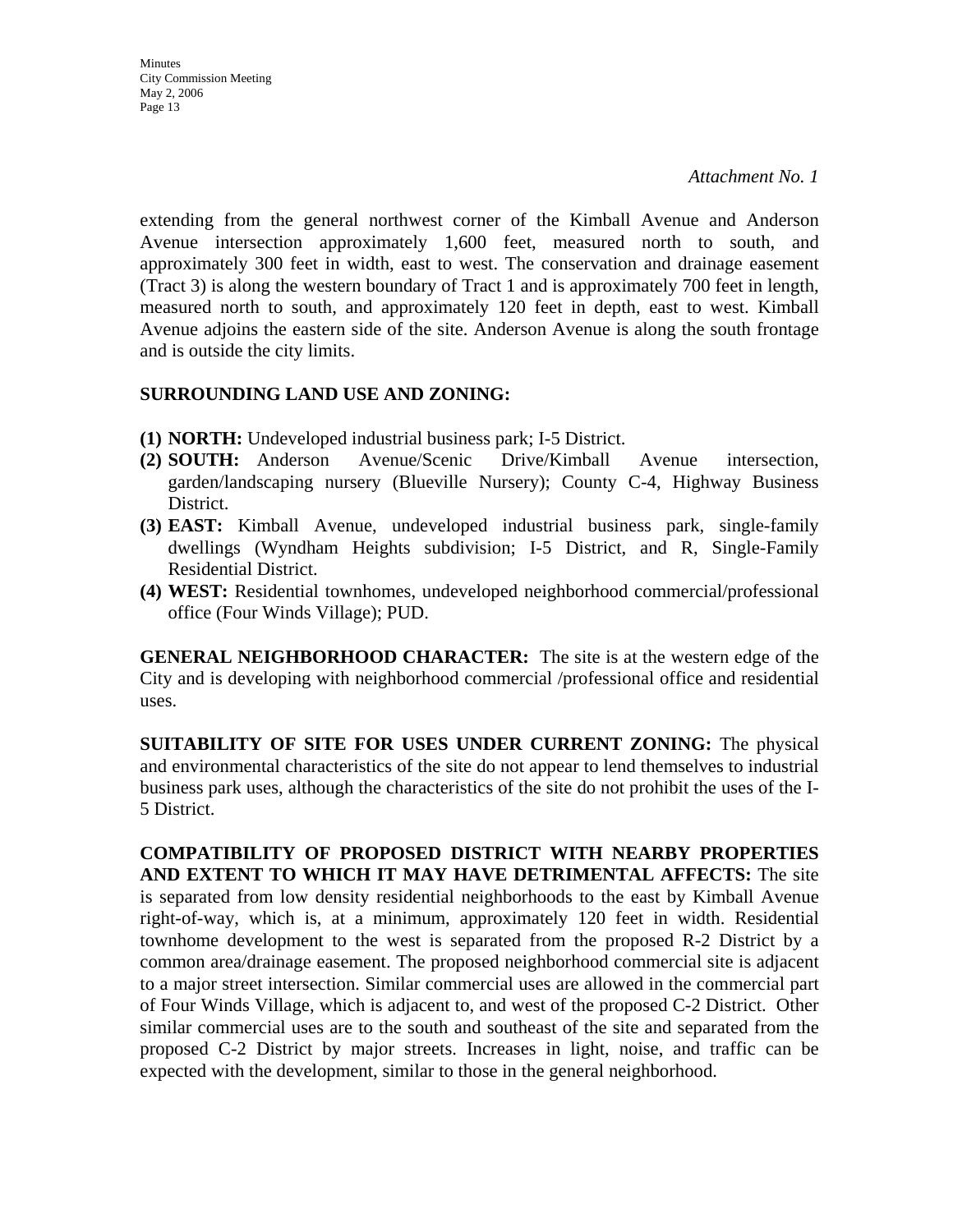**Minutes** City Commission Meeting May 2, 2006 Page 14

**CONFORMANCE WITH COMPREHENSIVE PLAN:** The Northwest Planning Area of the Future Land Use Map of the Manhattan Urban Area Comprehensive Plan designates the rezoning site as Residential Medium/High (RMH) and Neighborhood Community Center (NCC).

Policy characteristics cited in the Comprehensive Plan are:

#### RESIDENTIAL MEDIUM/HIGH DENSITY (RMH)

#### **RMH 1: Characteristics**

*The Residential Medium/High Density designation shall incorporate a mix of housing types in a neighborhood setting in combination with compatible non-residential land uses, such as retail, service commercial, and office uses, developed at a neighborhood scale that is in harmony with the area's residential characteristics and in conformance with the policies for Neighborhood Commercial Centers. Appropriate housing types may include a combination of small lot single-family, duplexes, townhomes, or fourplexes on individual*  lots. However, under a planned unit development concept, or when subject to design and *site plan standards (design review process), larger apartment or condominium buildings may be permissible as well, provided the density range is complied with.* 

#### **RMH 2: Appropriate Density Range**

*Densities within a Residential Medium/High neighborhood range from 11 to 19 dwelling units per net acre.* 

#### NEIGHBORHOOD COMMERCIAL CENTER (NCC)

#### **NCC 1: Characteristics**

*Neighborhood Commercial Centers are intended to provide a range of services, including supermarkets, restaurants, movie rentals, drycleaners, drugstores, filling stations, smaller specialty shops, retail and health services and business and professional offices, for residential areas. Neighborhood centers will vary in scale and character. Smaller, limited use centers may be fully integrated into the surrounding neighborhood and be accessed primarily by pedestrian or bicycle; while larger centers will function more independently, providing ample parking and numerous stores. Mixed-Use Neighborhood Centers that also incorporate residential uses are appropriate in a master planned setting. Neighborhood Centers often serve more than one nearby neighborhood in order to maintain sufficient economy of scale.* 

#### **NCC 2: Location**

*Neighborhood centers should generally be located at the intersection of arterial and collector streets. However, smaller centers with limited uses may be appropriate within a residential area at the intersection of two collector streets, or at the intersection of a*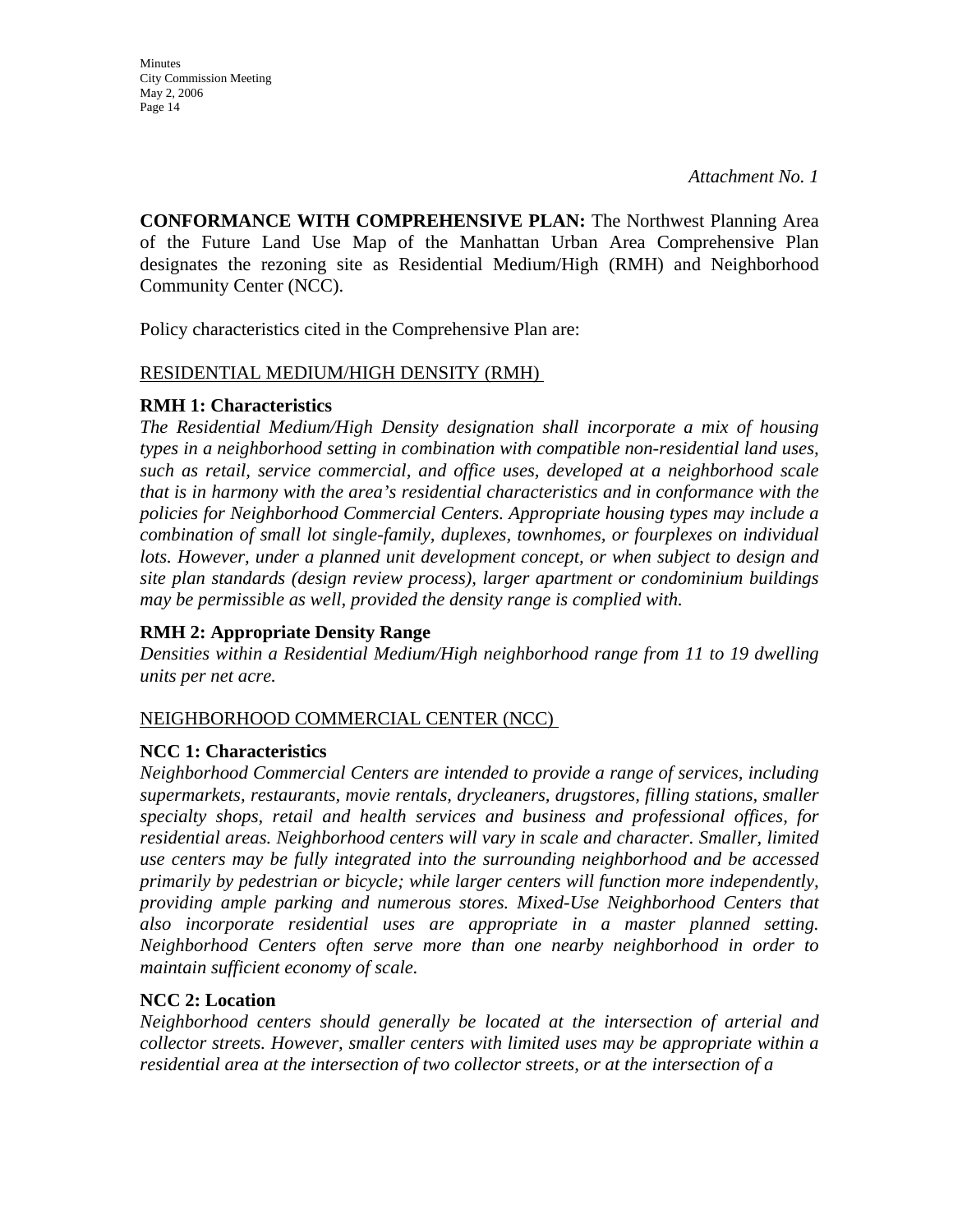*collector and a local street, provided they are designed to be compatible with the surrounding neighborhood and meet a minimum level of design criteria.* 

### **NCC 3: Size**

*Neighborhood centers typically require a site of approximately 10 acres, but may vary, ranging from as small as 1-3 acres to as large as15-20 acres depending on the size of its service area and the extent of its mixed-use characteristics.* 

## **NCC 4: Architectural Character**

*Neighborhood Centers shall be designed to be compatible with and sensitive to surrounding residences. Building materials and architectural detailing should be compatible with and reflect the character of the surrounding neighborhood. Building heights and scale should be similar to surrounding residences.* 

### **NCC 5: Circulation and Access**

*Main entrances and driveways should be integrated with the surrounding street network to provide clear connections between uses for vehicles, pedestrians, and bicycles. Clear, direct pedestrian connections shall be provided between uses within the center and to the surrounding neighborhood.* 

### **NCC 6: Parking Location and Design**

*Large, uninterrupted expanses of parking should be avoided. Parking areas shall be divided into smaller "blocks" by landscaping and walkways. To the extent possible, parking blocks shall be distributed between the front and sides of buildings, or the front and rear, rather than placed solely in front of building.* 

#### **NCC 7: Transitions between Uses**

*Attractive transitions should be provided between the center and surrounding residences, while not limiting access between the center and the neighborhood for all modes of travel. Transitions can be accomplished by stepping down the height of taller structures to meet residences, proving landscape buffers or screening, or similar means. Use creative design to avoid simply "walling" off residential areas from neighborhood centers.* 

The proposed rezonings are in general conformance with the Comprehensive Plan.

**ZONING HISTORY AND LENGTH OF TIME VACANT AS ZONED:** The site was annexed and rezoned to I-5 District in 1981 and has remained vacant and zoned I-5 District to date.

**CONSISTENCY WITH INTENT AND PURPOSE OF THE ZONING ORDINANCE:** The intent and purpose of the Zoning Regulations is to protect the public health, safety, and general welfare; regulate the use of land and buildings within zoning districts to assure compatibility; and to protect property values.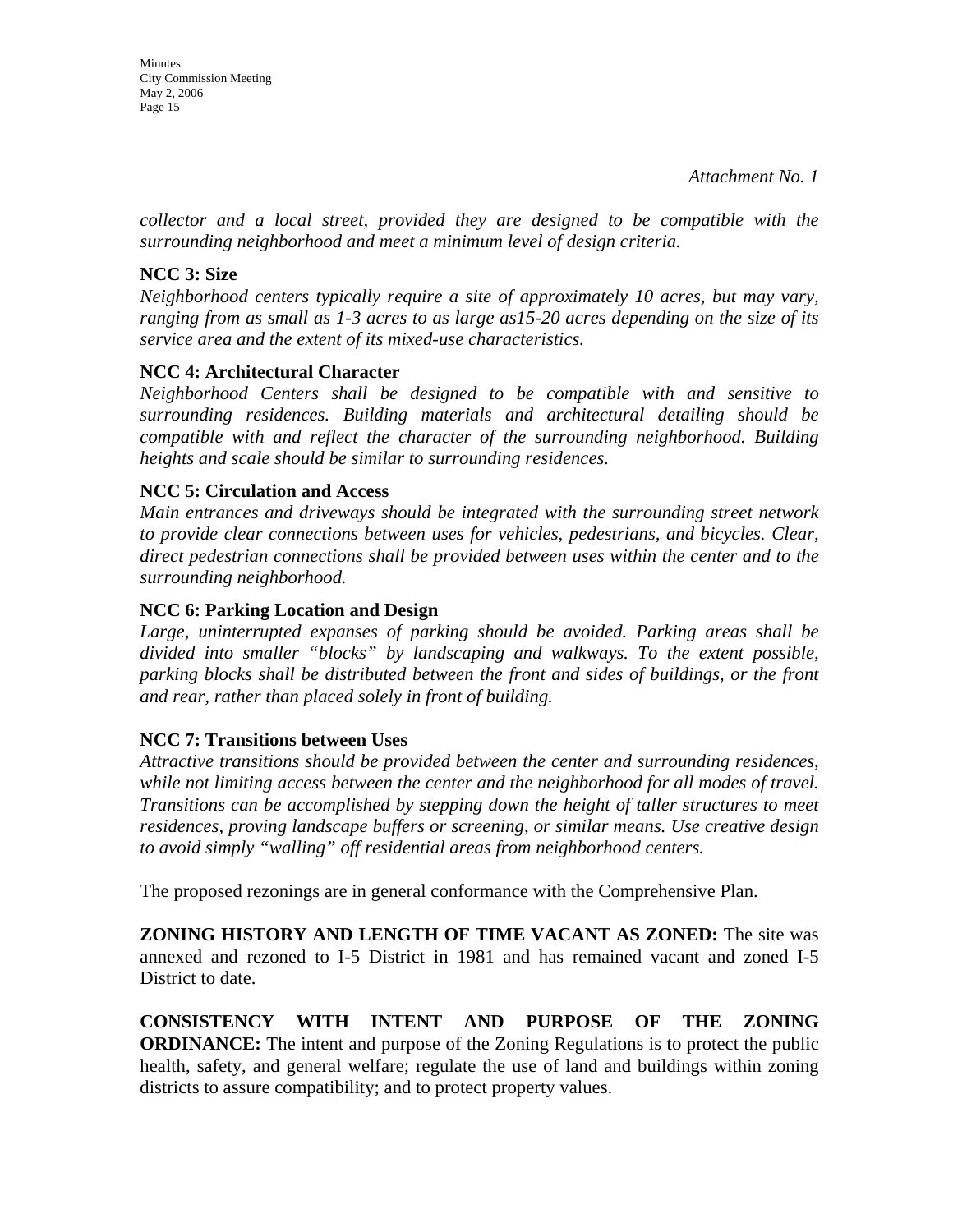**Minutes** City Commission Meeting May 2, 2006 Page 16

The R-2 District is District is designed to provide a dwelling zone at a density no greater than two (2) attached dwelling units per 7,500 square feet. The proposed Kimball Townhomes Addition Preliminary Plat is designed for duplex or single-family attached uses consistent with the R-2 District.

The C-2 District is designed to provide a broad range of retail shopping facilities and services located to serve one or more residential areas. The C-2 District site is sufficient in area, width and depth, to meet minimum C-2 District requirements.

**RELATIVE GAIN TO THE PUBLIC HEALTH, SAFETY AND WELFARE THAT DENIAL OF THE REQUEST WOULD ACCOMPLISH, COMPARED WITH THE HARDSHIP IMPOSED UPON THE APPLICANT:** There appears to be no gain to the public that denial would accomplish. It may be a hardship to the applicant if the rezoning is denied.

**ADEQUACY OF PUBLIC FACILITIES AND SERVICES:** Adequate public facilities and services are available to serve the site.

**OTHER APPLICABLE FACTORS:** The proposed Preliminary Plat of Kimball Townhomes Addition must be approved by the Planning Board.

The Manhattan Board of Zoning Appeals approved an Exception of the minimum 25 foot front yard setback to 20 feet along the internal R-2 District street frontage for future twofamily residential buildings due primarily to the site being "steeply sloped, descending to the west below grade of Kimball Avenue. The applicant has stated that meeting the strict application of the regulations would require either construction of driveways with a 10% slope or 10 to 15-foot retaining walls behind the proposed units on one or both sides of the street. Allowing the proposed Exception will ensure the driveways along the proposed interior street are constructed at a safer and more desirable slope and the height of retaining walls can be reduced."

#### **STAFF COMMENTS:**

City Administration recommends approval of the proposed rezoning of the Kimball Townhomes Addition from I-5, Business Park District, and PUD, Planned Unit Development District, to R-2, Two-Family Residential District, and, C-2, Neighborhood Shopping District.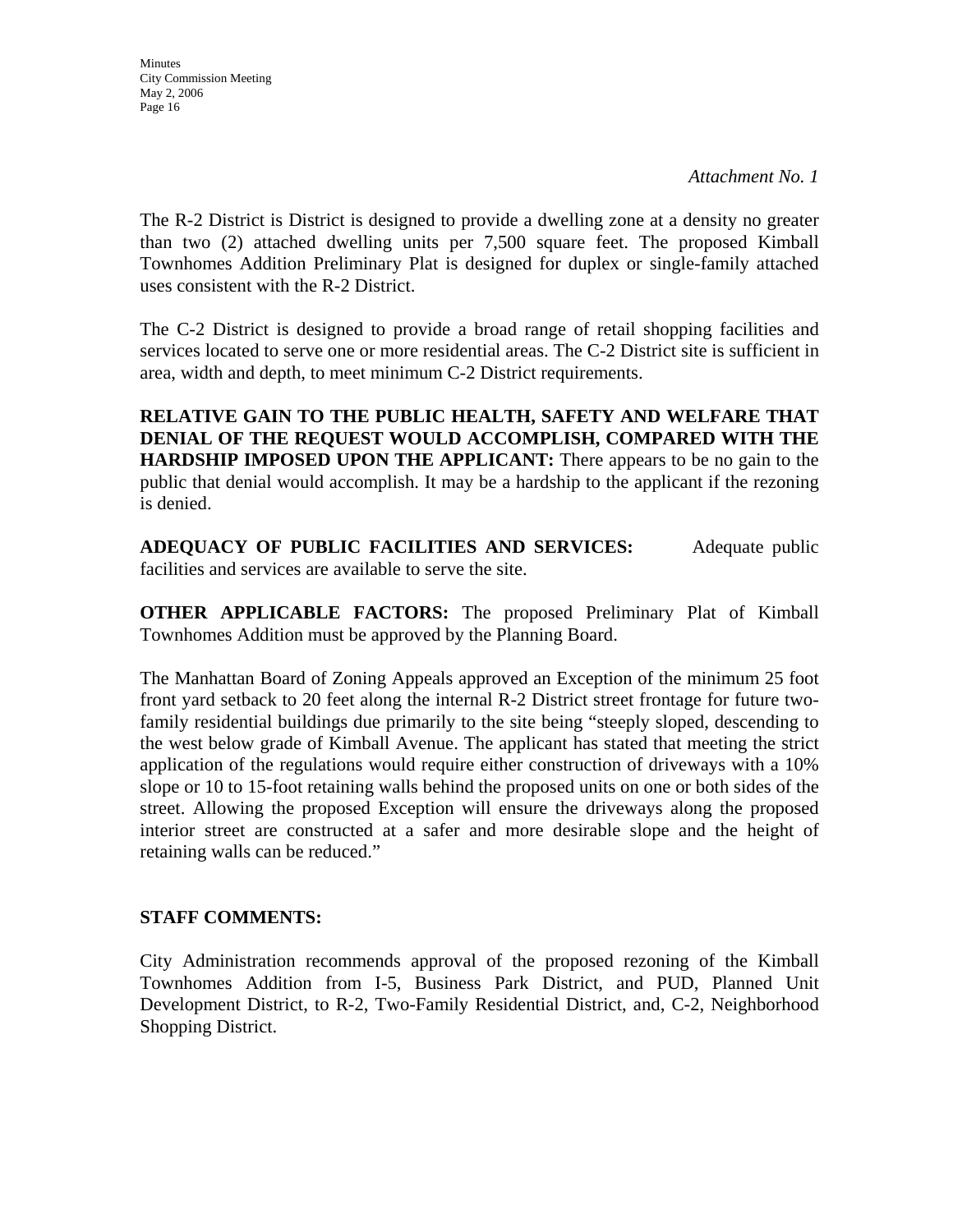## **ALTERNATIVES:**

- 1. Recommend approval of the proposed rezoning of the Kimball Townhomes Addition from I-5, Business Park District, and PUD, Planned Unit Development District, to R-2, Two-Family Residential District, and, C-2, Neighborhood Shopping District, stating the basis for such recommendation.
- 2. Recommend denial of the proposed rezoning, stating the specific reasons for denial.
- 3. Table the proposed rezoning to a specific date, for specifically stated reasons.

# **POSSIBLE MOTION:**

The Manhattan Urban Area Planning Board recommends approval of the proposed rezoning the Kimball Townhomes Addition from I-5, Business Park District, and PUD, Planned Unit Development District, to R-2, Two-Family Residential District, and, C-2, Neighborhood Shopping District, based on the findings in the Staff Report.

**PREPARED BY:** Steve Zilkie, AICP, Senior Planner

**DATE:** March 28, 2006

06007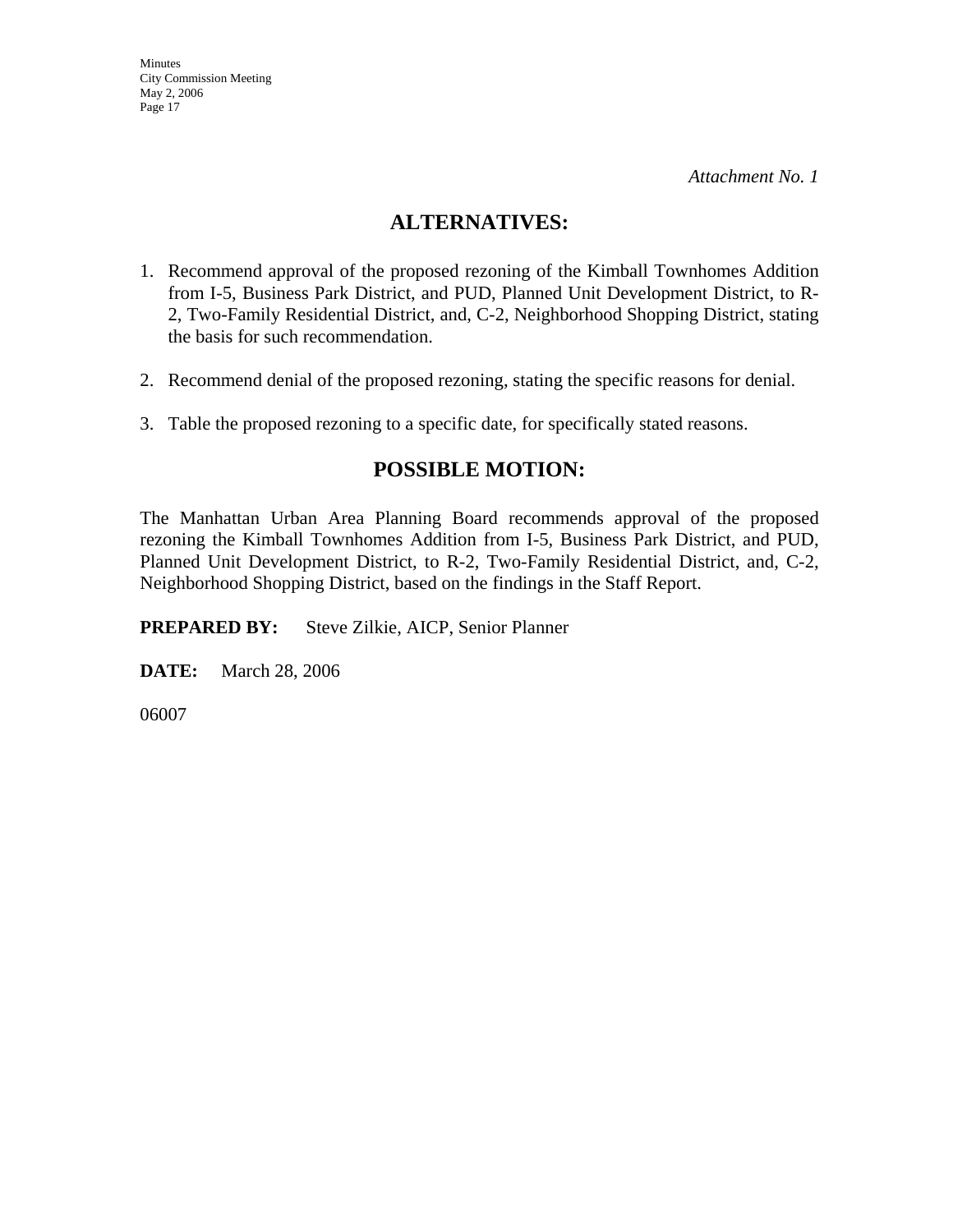#### **STAFF REPORT**

#### **ON AN APPLICATION TO REZONE PROPERTY**

**FROM:** County G-1, General Agricultural District, and N-1, Airport Noise Hazard District.

**TO:** Three tracts of land in the proposed Eureka Addition:

Tract 1, an approximate 20-acre tract; rezone to: C-6, Heavy Commercial District, with AO, Airport Overlay District;

Tract 2, an approximate 22-acre tract, rezone to: I-2, Industrial Park District, with AO, Airport Overlay District; and,

Tract 3, an approximate 9-acre tract, rezone to: I-3, Light Industrial District, with AO, Airport Overlay District.

**APPLICANT:** SSF Development LLC-Roger Schultz.

**ADDRESS:** 1213 Hylton Heights Road, Manhattan, KS 66502.

**OWNERS:** SSF Development, LLC (Roger Schultz) and the P.E. and J.P. Frigon Trust (Phil Frigon). (Note: the Department of Labor has agreed to the annexation and rezoning for the north part of the Eureka Drive right-of-way.)

**ADDRESSES:** 1213 Hylton Heights Road, Manhattan, KS 66502; 1951 Meadowlark Road, Clay Center, 67432.

**LOCATION:** approximately 1,500 feet west of the intersection of Scenic Drive and Eureka Drive and south of Eureka Drive and the Flint Hills Job Corps Center.

AREA: approximately 53-acres.

**DATE OF PUBLIC NOTICE PUBLICATION:** Monday, January 16, 2006

#### **DATE OF PUBLIC HEARING: PLANNING BOARD:** Monday, February 6, 2006 **CITY COMMISSION:** Tuesday, February 21, 2006

**EXISTING USE:** Farm field and Eureka Drive right-of-way.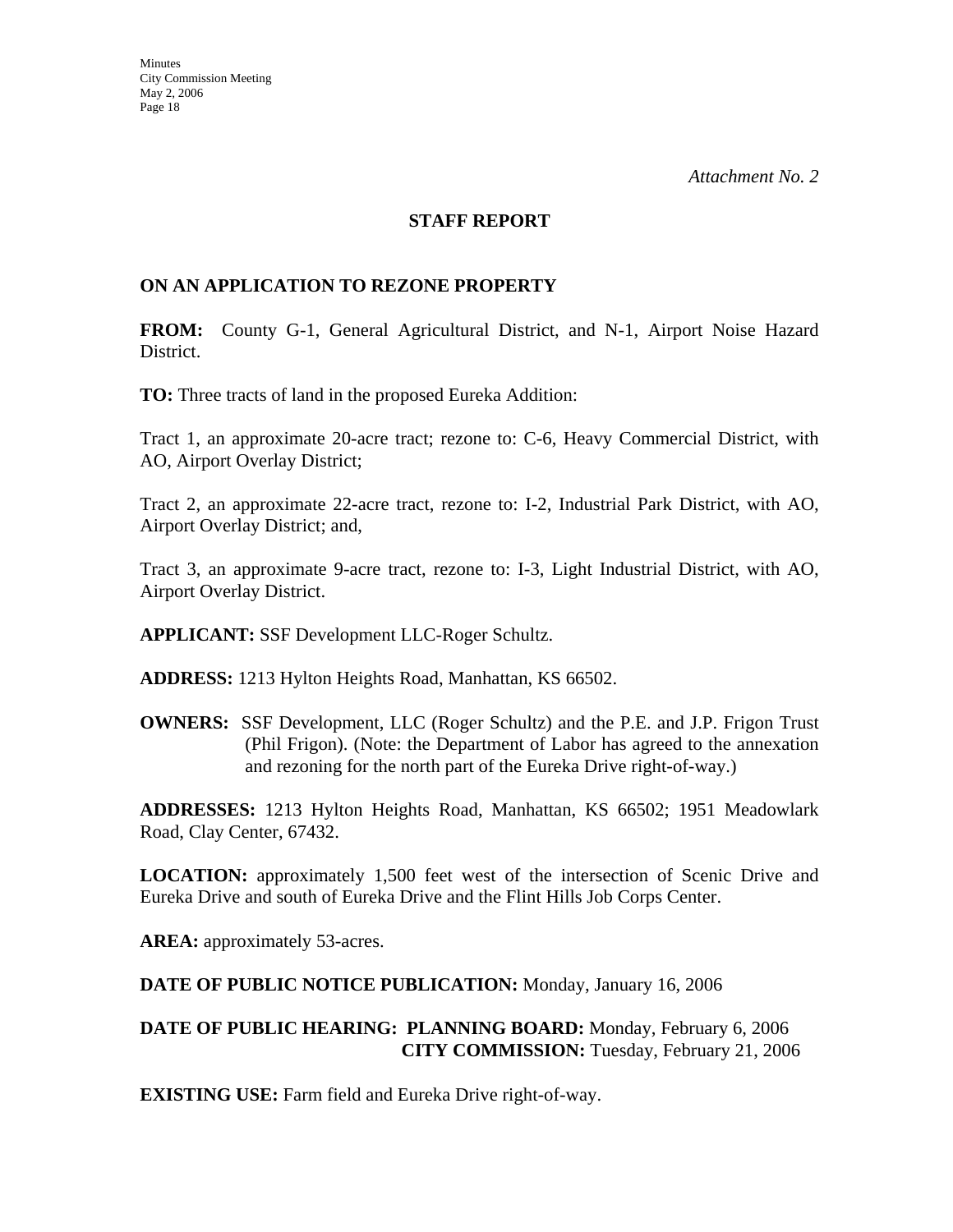*Attachment No. 2*

**PHYSICAL AND ENVIRONMENTAL CHARACTERISTICS:** The majority of the site is a farm field with mature trees along the western boundary and a small area of mature trees in the south central part of the site. The site is entirely within the Horizontal and Conical Zones of Manhattan's Regional Airport, which requires that the AO, Airport Overlay District, be added to the site. The northwest corner of the site is also within the Approach and Transitional Zones of the airport. Future uses (structures and trees), which are within these Zones may be required to obtain, and be granted, an Airport Compatible Use Permit prior to construction, planting or change to the structure or tree (see below under **CONSISTENCY WITH INTENT AND PURPOSE OF THE ZONING ORDINANCE** for further information concerning the AO District).

The site is generally divided into 500 Year Flood Plain in the northern half, and 100 Year Flood Plain in the south half. The 100 Year Flood Plain consists of Floodway in the southwestern corner of the site and cannot be developed. The remaining 100 Year Flood Plain is the buildable potion, subject to the Flood Plain Regulations as well as a unique area identified on Flood Insurance Rate Map as a "Breakout" area. The Breakout area must remain free of structures in order to convey the 100 flood, although it is not identified as Floodway. FEMA has indicated the Breakout area is one of two in the United States. The 500 Year Flood Plain is not regulated. A small portion of the site is outside both the 100 year and 500 Year Flood Plains.

#### **SURROUNDING LAND USE AND ZONING:**

- **(1) NORTH:** Eureka Drive and Flint Hills Job Corps Center; G-1, N-1, and U, University District**.**
- **(2) SOUTH:** Farm field, K-18 Highway; G-1 District.
- **(3) EAST:** Farm field: G-1 District.
- **(4) WEST:** Ady Addition, single-family dwellings and vacant lots; A-1, Single-Family Residential District, A-2, Single-Family Residential District, and A-3, Single-Family Residential District.

**GENERAL NEIGHBORHOOD CHARACTER:** The neighborhood is dominated by agricultural fields. The Flint Hills Job Corps is to the immediate north. Single family homes and vacant residential lots are to the west of the site.

**SUITABILITY OF SITE FOR USES UNDER CURRENT ZONING:** The site is zoned and can used for agricultural purposes.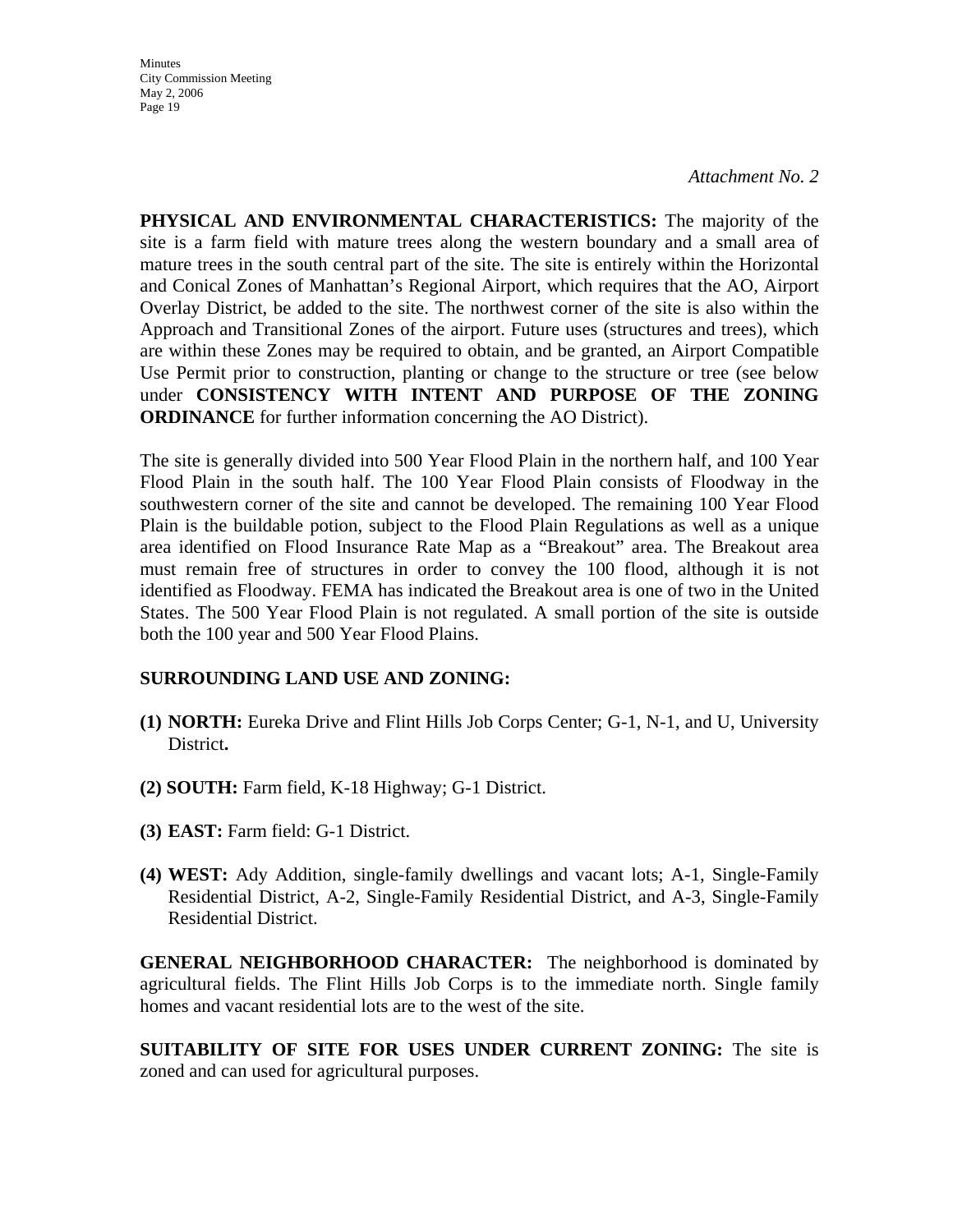*Attachment No. 2*

**COMPATIBILITY OF PROPOSED DISTRICT WITH NEARBY PROPERTIES AND EXTENT TO WHICH IT MAY HAVE DETRIMENTAL AFFECTS:** The western portion of the site abuts the Ady Addition. There are five single-family homes in the Ady Addition, which are generally along the northwestern boundary of the proposed Eureka Addition. This part of the site is proposed to be I-2 District. The remainder of the Ady Addition, along the southwestern boundary the proposed Eureka Addition, consists of vacant residential lots, owned by Riley County.

The yards of proposed I-2 District lots, to the east of the Ady Addition, will be the rear yards of future industrial activities, except for the northern most lot. In that instance the yard is a side yard. The minimum rear and side yard setbacks of the I-2 District are 20 feet.

Use limitations of the I-2 District are intended to mitigate the impact of I-2 District uses on nearby residential properties, which include:

- All operations, activities and storage shall be conducted inside a building, or buildings, except that storage may be maintained outside the building, provided that it is enclosed by sight obscuring screening of not less than six (6) feet in height, and provided that it is not located within a required front, side, or rear yard.
- Sight obscuring screening of not less than six (6) feet in height shall be provided along the entire length of all property lines that either share a common boundary with property, except streets, in a residential district, or are separated from such property by only an alley.
- Exterior lighting shall be shaded so that no direct light is cast upon any property located in a residential district and so that no glare is visible to any traffic on any public street.
- There shall be no noise, smoke, dust, odor or vibrations emanating from the property which unreasonably either annoys, disturbs, injures, or endangers the comfort, repose, health, peace, or safety of persons off of said property.

The proposed C-6 and I-3 Districts are approximately 510 feet to the east of the Ady Addition and should not adversely impact on the residential area.

To the north of the site are Eureka Drive and the Flint Hills Job Corps Center. To the south and east are farm fields. Minimal impact is expected on the properties to the north, south and east as a result of the proposed rezonings.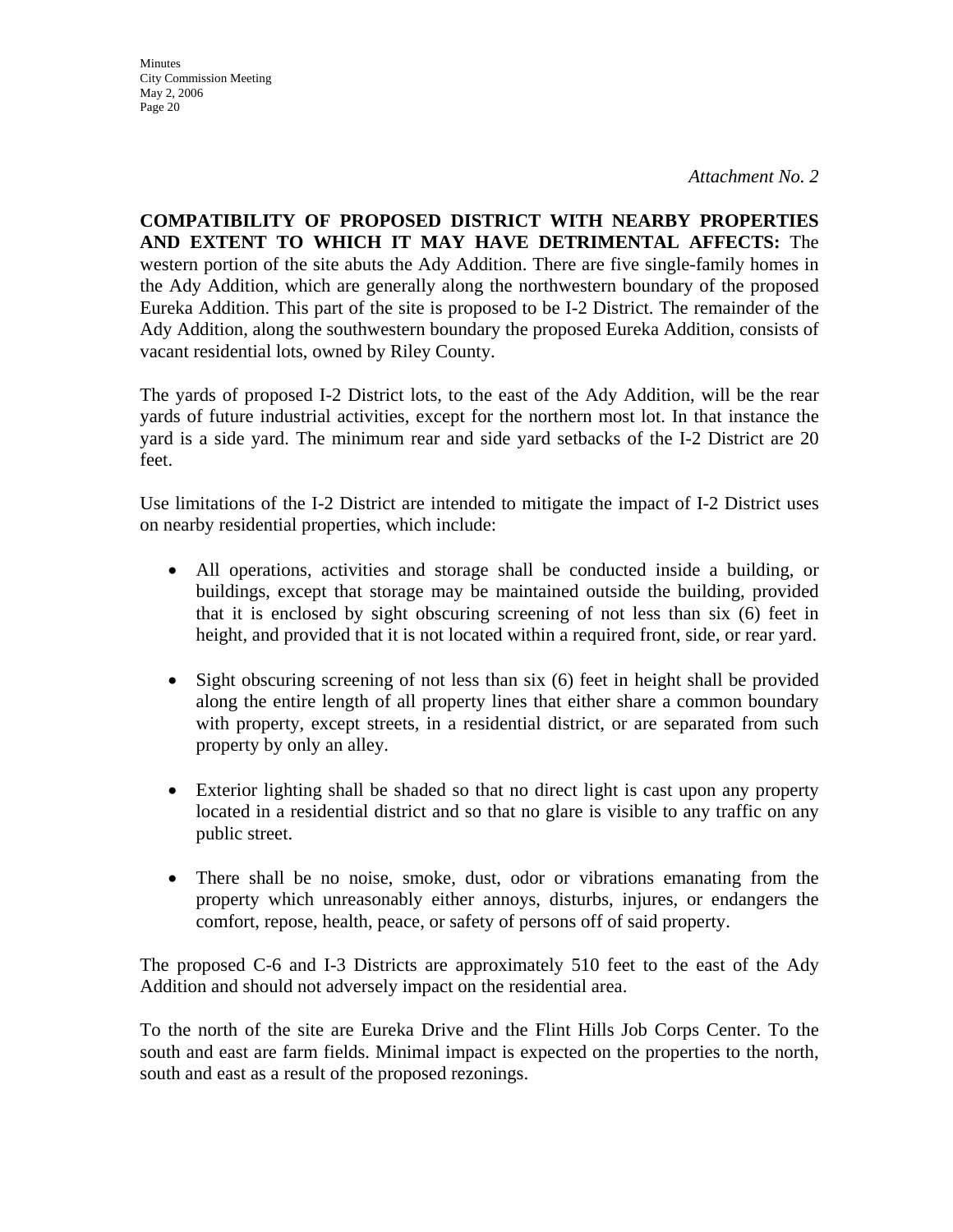*Attachment No. 2*

**CONFORMANCE WITH COMPREHENSIVE PLAN:** The Southwest Planning Area of the Future Land Use Map of the Manhattan Urban Area Comprehensive Plan designates the majority of the proposed Eureka Addition as Industrial (IND). The southern part of the site is designated Flood Hazard Area. The northwest corner of the site is within the Approach and Transitional Zones of the Manhattan Regional Airport, and entirely within the Horizontal and Conical Zones of the Airport, as shown on the Environmental Values and Constraints Map. The site is also within a Special Planning Area, the Eureka Valley.

Specific policy statements of the Comprehensive Plan, as they relate to the Eureka Addition, include:

*I 1: Characteristics. The Industrial designation is intended to provide locations for light and heavy manufacturing, warehousing and distribution, indoor and screened outdoor storage, and a wide range of other industrial services and operations. Typically, heavy industrial uses involve more intensive work processes, and may involve manufacturing or basic resource handling and/or extraction. Design controls within an Industrial area are not as extensive as in the Office/Research Park category and a broader range of uses is permitted*. (Chapter 4: Land Use and Growth Management, page 4-15)

*I 2: Location. Because of their potential environmental impacts, Industrial uses should generally be located away from population centers or must be adequately buffered. Traffic generated by industrial uses should not pass through residential areas. Sites should have access to one or more major arterials or highways capable of handling heavy truck traffic. Railroad access is also beneficial to certain types of heavy industrial uses. Light industrial uses can typically be located in areas that also contain some highway-oriented commercial uses, and might benefit from close proximity and better access to their local customer base.* (Chapter 4: Land Use and Growth Management, page 4-15)

*I 3: Screening. Storage, loading and work operations should be screened from view along all industrial area boundaries (when adjacent to non-industrial uses) and along all public streets.* (Chapter 4: Land Use and Growth Management, page 4-15)

*NRE 6: Natural Hazards. Development shall be prohibited in areas where natural hazards have been identified which have the potential to endanger life, resources, and property. Within the Manhattan Urban Area, these hazards include steep slopes (20% or greater slope), floodways, and other special flood hazard areas.* (Chapter 5, Natural Resources and Environment, page 5-3)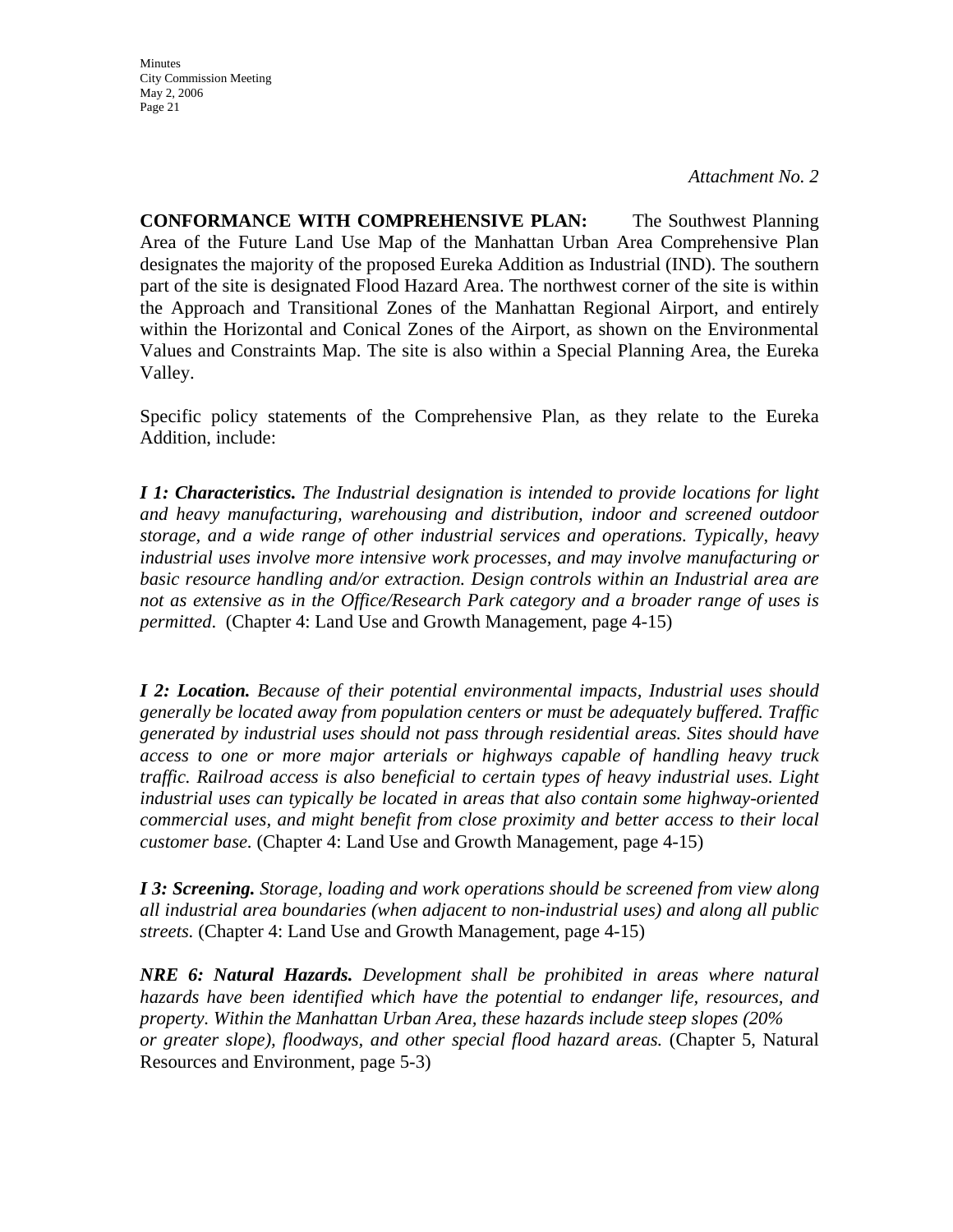*EV 1: Manhattan Regional Airport. The location and design of future development should be compatible and consistent with the goals and policies of the Airport Master Plan.* (Chapter 13: Special Planning Area Policies, page 13-6)

The I-2 and I-3 Districts allow manufacturing and industrial services consistent with the Comprehensive Plan.

The Plan does not identify heavy commercial locations or set out specific policy statements for the land use in the same manner as the central core, community, and neighborhood centers. The Plan does, however, suggest that commercial services should be concentrated as activity centers, which the proposed Eureka Addition will accomplish. In addition, the C-6 District is designed to provide for uses, which allow for the sale and/or service of heavy equipment or products, and has traditionally been located adjacent to theI-2 District industrial park in the vicinity of McCall Road. The heavy commercial nature of the district is more oriented to and consistent with the needs of industrial users than the general motoring public, although the general public may visit use the services of a C-6 District use.

The 100 Year Flood Plain is identified on the Preliminary Plat and development will be regulated within the 100 Year Flood Plain, according to the Flood Plain Regulations of the Manhattan Zoning Regulations.

The AO District is proposed to be added to the underlying zoning districts, which will control construction within the AO District.

The proposed rezonings conform to the Comprehensive Plan.

**ZONING HISTORY AND LENGTH OF TIME VACANT AS ZONED:** The majority of the site is zoned G-1 District. The N-1 District was added to the northwestern part of the site by Riley County. The site is currently vacant and appears to have been so for an indeterminate period of time.

**CONSISTENCY WITH INTENT AND PURPOSE OF THE ZONING ORDINANCE:** The intent and purpose of the Zoning Regulations is to protect the public health, safety, and general welfare; regulate the use of land and buildings within zoning districts to assure compatibility; and to protect property values.

The C-6, Heavy Commercial District, is designed to provide for commercial uses which allow for the sale and/or service of heavy equipment or products. Conditional Uses include: all uses listed as either a permitted or a conditional use in the C-5 District, except drive-in establishments. The I-2, Industrial Park District is designed to allow a broad range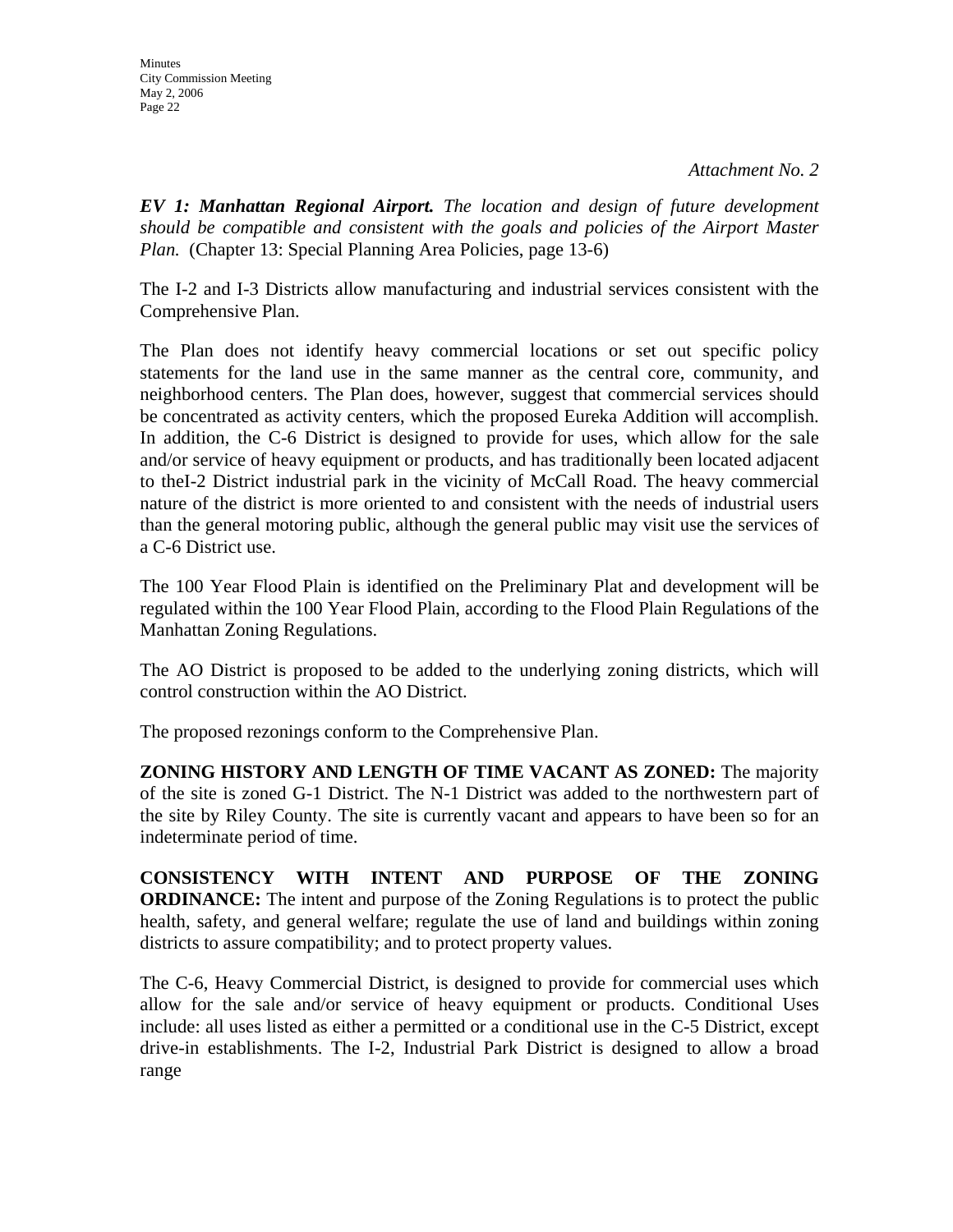**Minutes** City Commission Meeting May 2, 2006 Page 23

of manufacturing and research activities in a large lot industrial park setting. The I-3, Light Industrial District is designed to allow manufacturing, processing, assembly, and nonretail service activities (*C-6, I-2, and I-3 District regulations attached*).

The AO District "is intended to promote the use and development of land in a manner that is compatible with the continued operation and utility of the Manhattan Municipal Airport so as to protect the public investment in, and benefit provided by the facility to the region. The district also protects the public health, safety, convenience, and general welfare of citizens who utilize the facility or live and work in the vicinity by preventing the creation or establishment of obstructions or incompatible land uses that are hazardous to the airport's operation or the public welfare." Future uses (structures and trees, existing and proposed) in the AO District may be required to obtain an Airport Compatible Use Permit (*AO District regulations attached*).

Development in the 100 Year Flood Plain is subject to the requirements of the Flood Plain Regulations of the Manhattan Zoning Regulations, which are intended to protect life and property from flooding.

**RELATIVE GAIN TO THE PUBLIC HEALTH, SAFETY AND WELFARE THAT DENIAL OF THE REQUEST WOULD ACCOMPLISH, COMPARED WITH THE HARDSHIP IMPOSED UPON THE APPLICANT:** There appears to be no gain to the public that denial would accomplish. The AO District requires that future uses be reviewed in order to protect airspace. It may be a hardship to the applicant if the rezoning is denied.

**ADEQUACY OF PUBLIC FACILITIES AND SERVICES:** Adequate street, sanitary sewer and water services are available to serve the proposed Eureka Addition.

## **OTHER APPLICABLE FACTORS:** None.

## **STAFF COMMENTS:**

City Administration recommends approval of the proposed rezoning of the Eureka Addition from County G-1, General Agricultural District and N-1, Airport Noise Hazard District, to: Tract 1 rezone to: C-6, Heavy Commercial District, with AO, Airport Overlay District; Tract 2 rezone to: I-2, Industrial Park District, with AO, Airport Overlay District; and, Tract 3 rezone to: I-3, Light Industrial District, with AO, Airport Overlay District.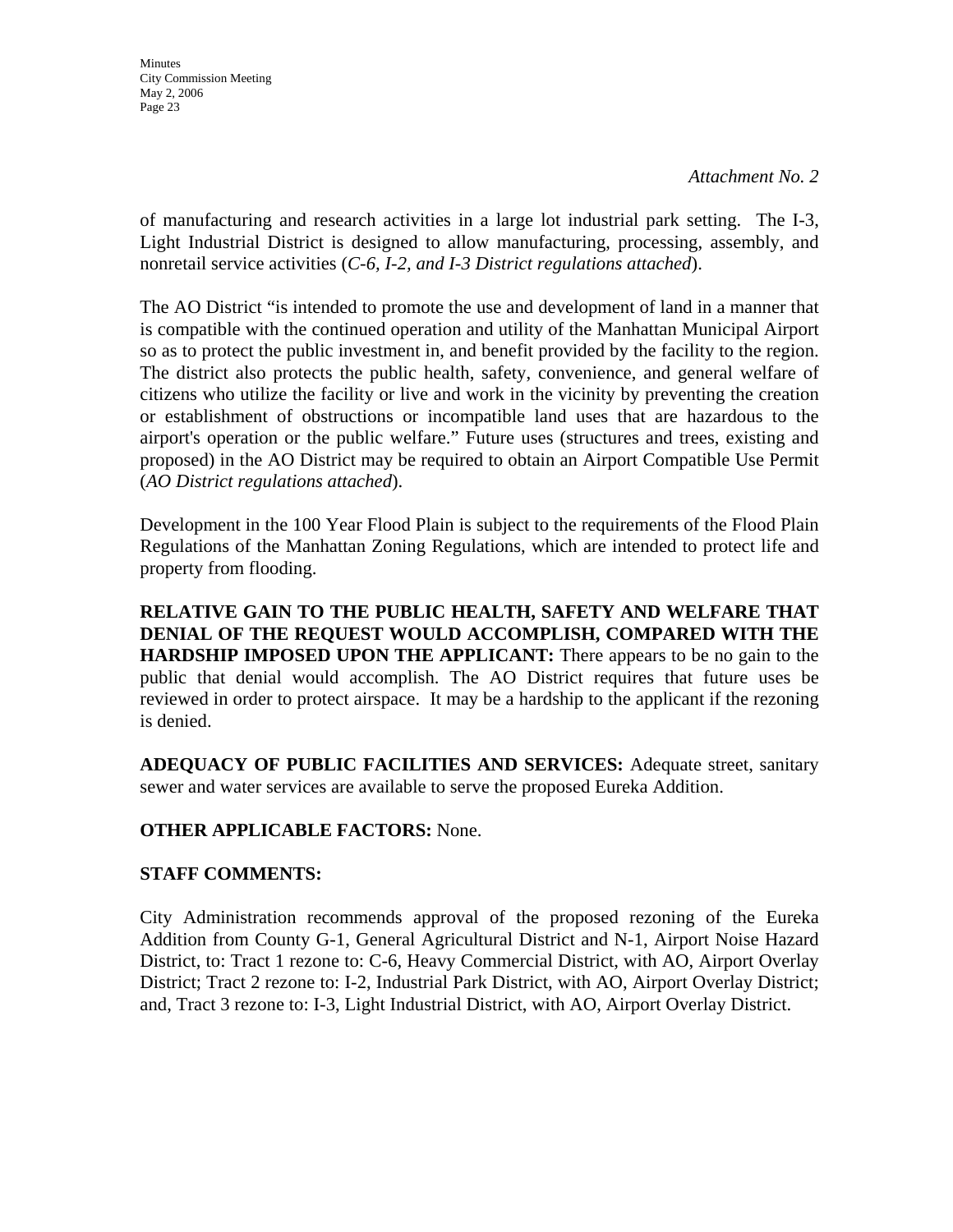#### **ALTERNATIVES:**

- 1. Recommend approval of the proposed rezoning of the Eureka Addition from County G-1, General Agricultural District and N-1, Airport Noise Hazard District, to: Tract 1 rezone to: C-6, Heavy Commercial District, with AO, Airport Overlay District; Tract 2 rezone to: I-2, Industrial Park District, with AO, Airport Overlay District; and, Tract 3 rezone to: I-3, Light Industrial District, with AO, Airport Overlay District, stating the basis for such recommendation.
- 2. Recommend denial of the proposed rezoning, stating the specific reasons for denial.
- 3. Table the proposed rezoning to a specific date, for specifically stated reasons.

#### **POSSIBLE MOTION:**

The Manhattan Urban Area Planning Board recommends approval of the proposed rezoning the Eureka Addition from County G-1, General Agricultural District and N-1, Airport Noise Hazard District, to: Tract 1 rezone to: C-6, Heavy Commercial District, with AO, Airport Overlay District; Tract 2 rezone to: I-2, Industrial Park District, with AO, Airport Overlay District; and, Tract 3 rezone to: I-3, Light Industrial District, with AO, Airport Overlay District, based on the findings in the Staff Report .

**PREPARED BY:** Steve Zilkie, AICP, Senior Planner

**DATE:** January 31, 2006

06003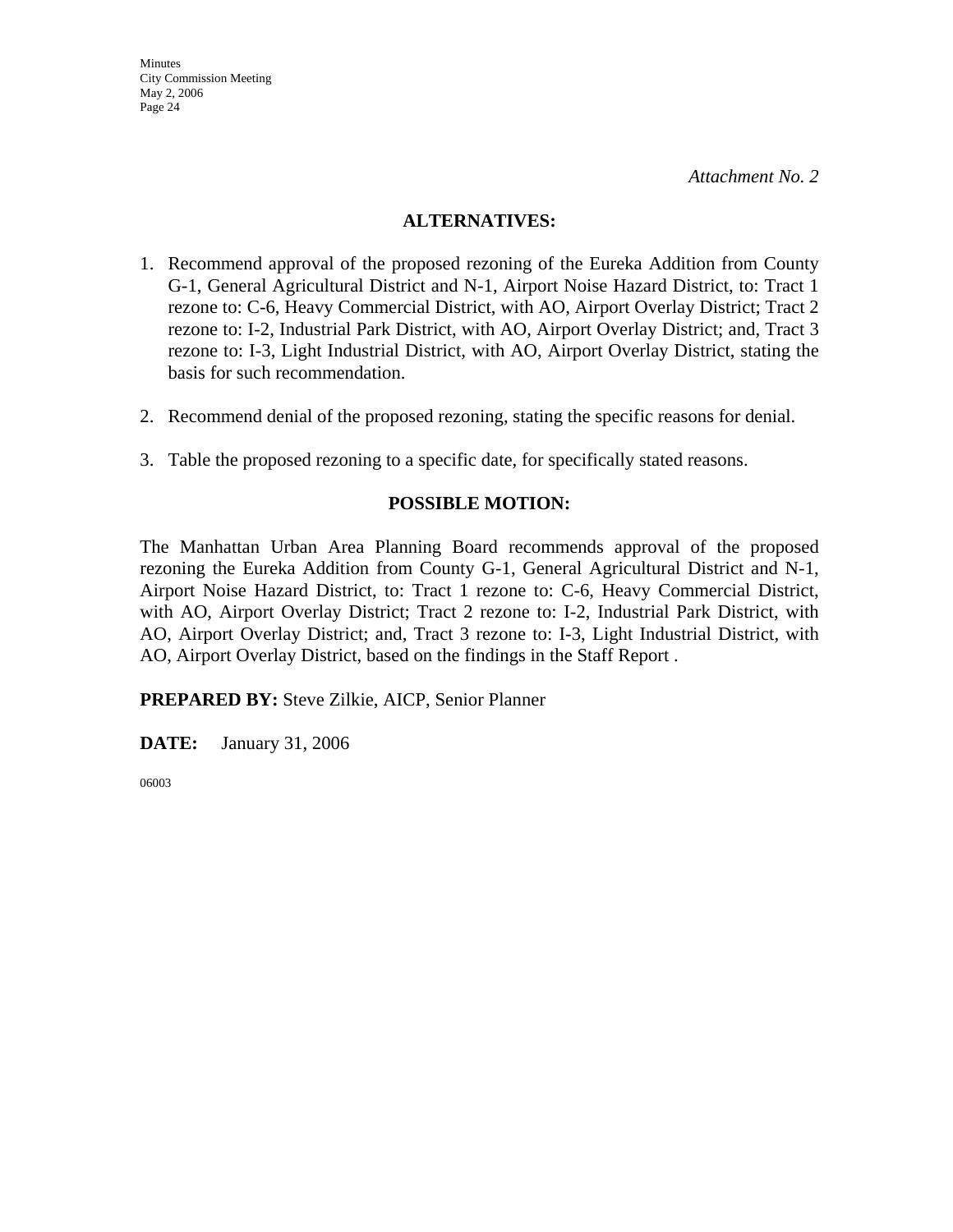#### **STAFF REPORT**

#### **ON AN APPLICATION TO REZONE THE PROPOSED STONE POINTE ADDITION**

**FROM:** County G-1, General Agricultural District.

**TO:** Tract 1: R-1, Single-Family Residential District, with AO, Airport Overlay District; Tract 2: R-2, Two-Family Residential District; and, Tract 3: R-3, Multiple-Family Residential District.

**APPLICANT:** Stone Crest Land Company, LLC Roger Schultz

**ADDRESS:** 1213 Hylton Heights Road, Manhattan, KS 66502.

**OWNERS:** Stone Crest Land Company, LLC Roger Schultz; and, G. Rex Stone Trust and Shirley L. Stone Trust, Shirley L. Stone.

**ADDRESSES:** 1213 Hylton Heights Road, Manhattan, KS 66502; 900 N. Scenic Drive, Manhattan KS 66503.

**LOCATION:** generally located south and west of Wildcat Creek, Anneberg Park, and Pebblebrook Apartments, and east of Scenic Drive and the Highland Meadows subdivision.

**AREA:** Total: 78-acres; Tract 1: 41-acres; Tract 2: 15-acres; and, Tract 3: 22-acres.

**DATE OF PUBLIC NOTICE PUBLICATION:** Monday, March 27, 2006

#### **DATE OF PUBLIC HEARING: PLANNING BOARD:** Monday, April 17, 2006 **CITY COMMISSION:** Tuesday, May 2, 2006

**EXISTING USE:** Agricultural fields, wooded draws, and Wildcat Creek.

**PHYSICAL AND ENVIRONMENTAL CHARACTERISTICS:** The site is rolling terrain, and agricultural field, which slopes and drains to the north-northeast and east. Wooded areas are along the creek and in drainage ravines.

A small portion on the site in the south part of the site is within the Conical Zone of Manhattan's Regional Airport, which requires that the AO, Airport Overlay District, be added to site. Future uses (structures and trees), which are within the limits of the Conical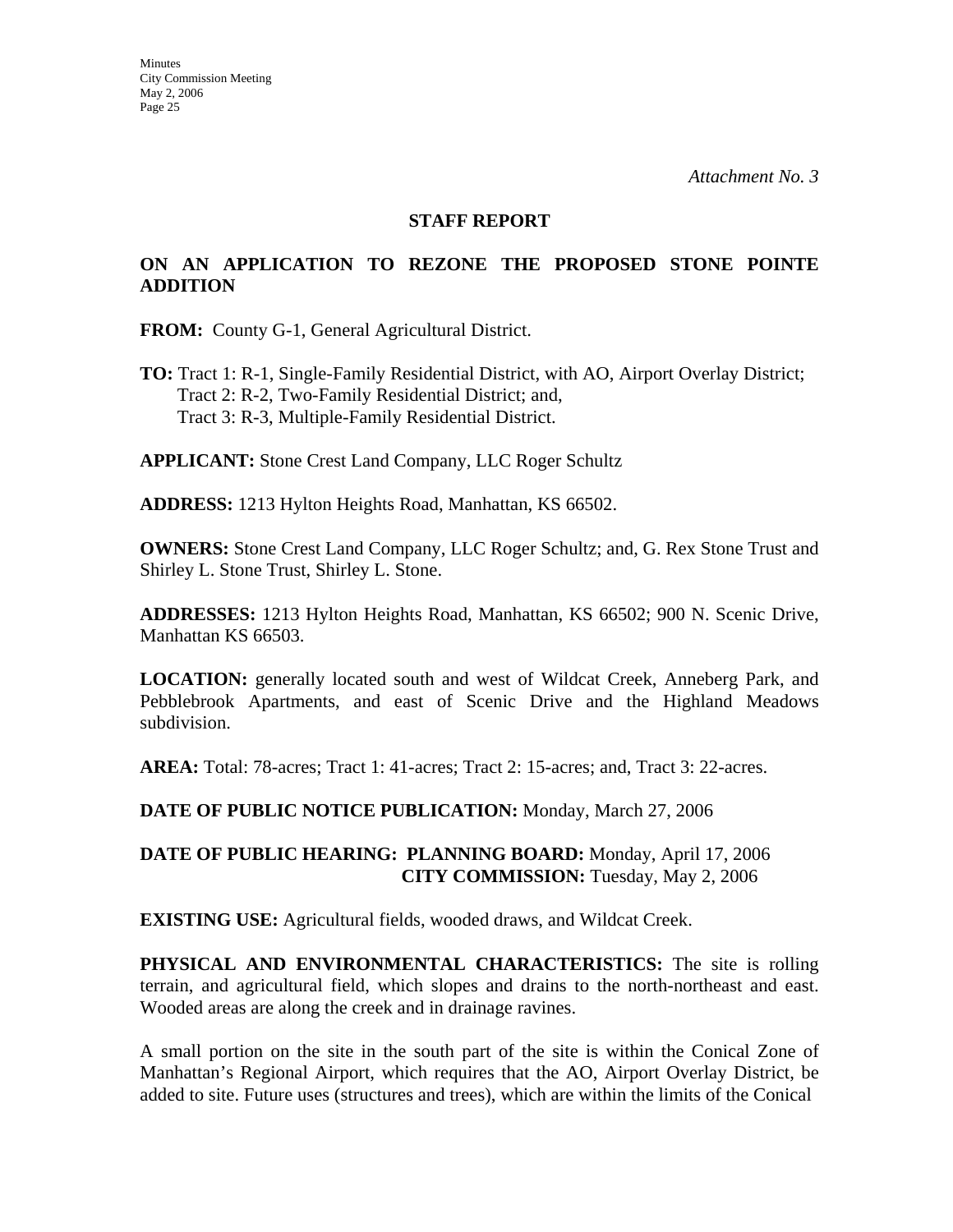Zone may be required to obtain, and be granted, an Airport Compatible Use Permit prior to construction, planting or change to the structure or tree (*see below under CONSISTENCY WITH INTENT AND PURPOSE OF THE ZONING ORDINANCE for further information concerning the AO District*).

#### **SURROUNDING LAND USE AND ZONING:**

- **(1) NORTH:** Wildcat Creek, 100 year Flood Plain, undeveloped land, vacant dwelling unit, Cumberland Road, professional offices (medical); G-1 District, C-2, Neighborhood Shopping District, and Planned Unit Development.
- **(2) SOUTH:** Agricultural; G-1 District.
- **(3) EAST:** Wildcat Creek, 100 Year Flood Plain, Pebblebrook Apartments, two-family dwellings, and Anneberg Park; R-3 District, R-S, Single-Family Residential Suburban District.
- **(4) WEST:** Scenic Drive and Highland Meadows subdivision; R-1/AO, R-2 and R-3 Districts.

**GENERAL NEIGHBORHOOD CHARACTER:** The area is characterized as a developing growth corridor of the City with single-family, two-family and multiple-family residential development to the immediate west of the site and future residential development to the east and southeast. Development occurring in the Lee Mill Heights and Miller Ranch areas can be expected to grow towards the site. Wildcat Creek is a natural boundary separating the site from existing public park, apartments and professional offices to the north and east of the creek. The neighborhood connects with the City by existing Scenic Drive. Street connections from Lee Mill Heights and Miller Ranch will accommodate future access to other parts of the City.

**SUITABILITY OF SITE FOR USES UNDER CURRENT ZONING:** The site is suitable for general agricultural activities as currently zoned.

**COMPATIBILITY OF PROPOSED DISTRICT WITH NEARBY PROPERTIES AND EXTENT TO WHICH IT MAY HAVE DETRIMENTAL AFFECTS:** The site is in a growth corridor of the City. Increases in light, noise and traffic are expected, which should be similar to the same affects generated by Highland Meadows subdivision.

**CONFORMANCE WITH COMPREHENSIVE PLAN:** The proposed site is shown on the Future Land Use map in the Southwest Planning Area as a combination of Residential High Density (RHD), Residential Low Medium (RLM), Preserved Open Space, and Flood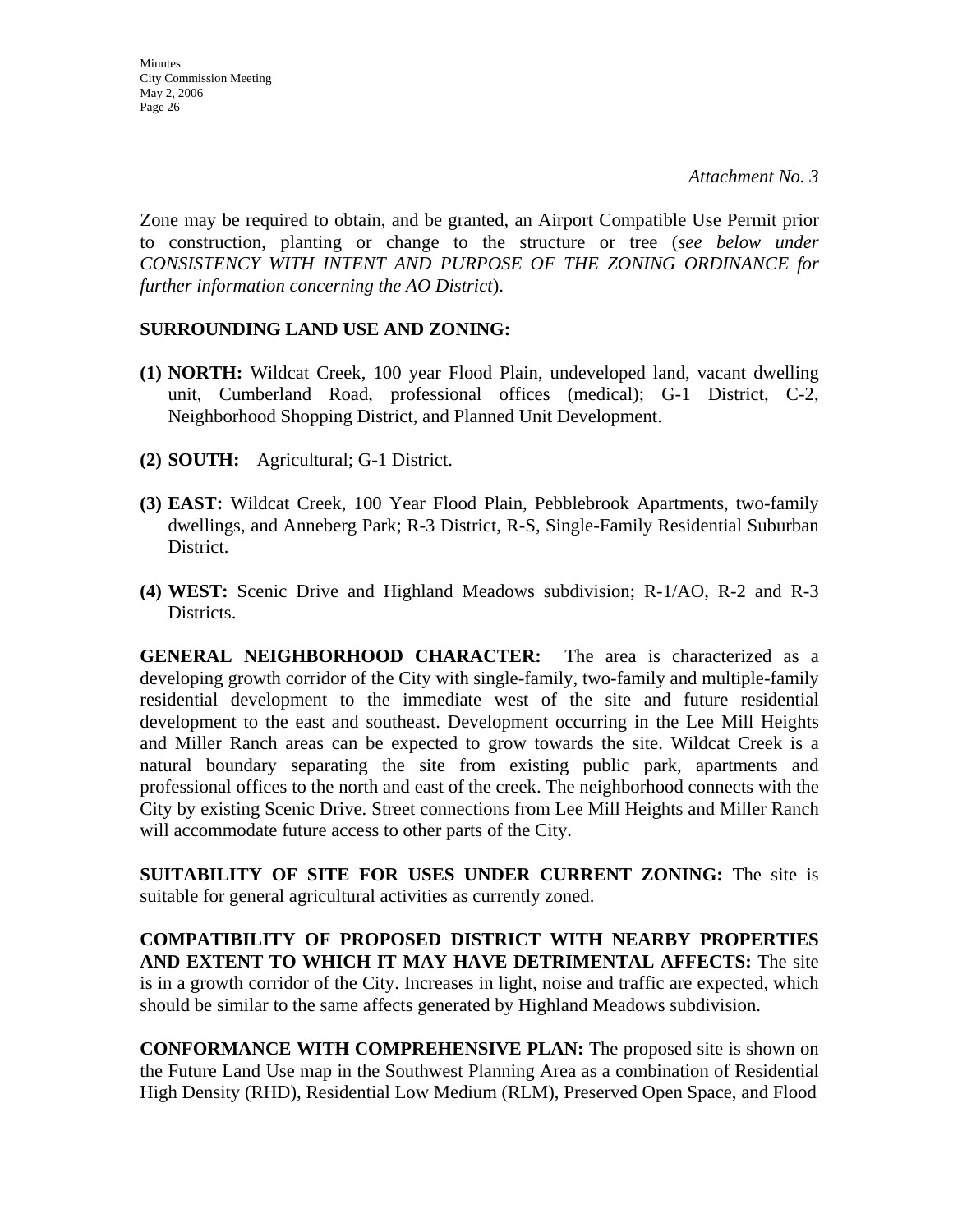*Attachment No. 3* 

Hazard area (100-Year Flood Plain). A small portion of the site in the southern part of the subdivision is in the Conical Zone of the Manhattan Regional Airport. The AO District will be added as an overlay district to the specific part of Stone Pointe Addition that is affected by the Conical Zone.

The RHD category is along the northern part of the site. The density range of RHD is 19 dwelling units per net acre or greater. The proposed R-3 District is along the Scenic Drive frontage, extending along the southern side of Wildcat Creek and west of Pebblebrook Apartment and Anneberg Park. The remainder of the site is RLM, which has a density range of less than one up to 11-dwelling units per net acre. Wooded ravines cross the site are shown as Preserved Open Space. The 100 Year Flood Plain consists of a Floodway and a Floodway Fringe. The Floodway portion of the Flood Hazard Area along Wildcat Creek is an environmentally sensitive area and cannot to be developed. The Floodway Fringe portion is the buildable part of the 100 Year Flood Plain and can be development.

Applicable Policy Statements include:

### CHAPTER 4, LAND USE AND GROWTH MANAGEMENT: RESIDENTIAL HIGH DENSITY (RHD)

#### **RHD 1: Characteristics**

*The Residential High Density designation is designed to create opportunities for higher density neighborhoods in both an urban downtown setting and a suburban setting. Within an urban or downtown setting, the designation accommodates higher-intensity residential housing products, such as mid to high-rise apartments, townhomes and condominiums, combined with complementary non-residential land uses, such as retail, service commercial, and office uses, often within the same building. In other areas of the community, Residential High Density neighborhoods can be accommodated in a less vertical or urban fashion, such as in planned apartment communities with complimentary neighborhood service commercial, office and recreational facilities. These neighborhoods could be implemented through a Planned Unit Development or by following design and site plan standards (design review process).* 

#### **RHD 2: Appropriate Density Range**

*Possible densities under this designation are 19 dwelling units per net acre and greater*.

#### **RHD 3: Location**

*Residential High Density uses are typically located near intersections of arterials and collector streets, sometimes providing a transition between commercial or employment centers and lower density neighborhoods. High-density neighborhoods should not be located in settings where the only access provided consists of local streets passing through*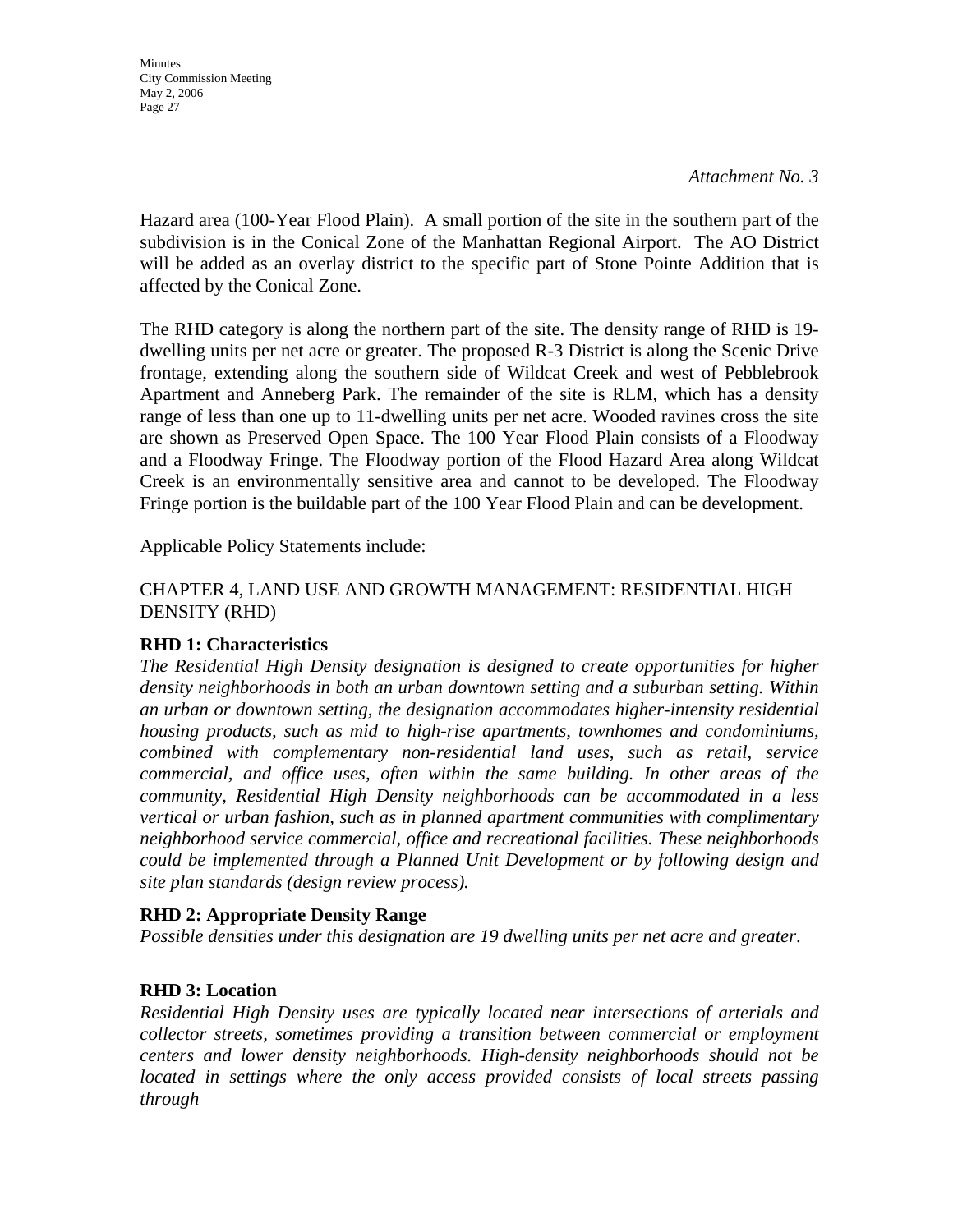**Minutes** City Commission Meeting May 2, 2006 Page 28

*lower density neighborhoods. In a more urban or downtown setting, residential high density may be combined with active non-residential uses in a vertically mixed-use building.* 

### CHAPTER 4, LAND USE AND GROWTH MANAGEMENT: RESIDENTIAL LOW/MEDIUM DENSITY (RLM)

#### **RLM 1: Characteristics**

*The Residential Low/Medium Density designation incorporates a range of single-family, single-family attached, duplex, and town homes, and in appropriate cases include complementary neighborhood-scale supporting land uses, such as retail, service commercial, and office uses in a planned neighborhood setting, provided they conform*  with the policies on Neighborhood Commercial Centers. Small-scale multiple-family *buildings and condominiums may be permissible as part of a planned unit development, or special mixed-use district, provided open space requirements are adequate to stay within desired densities.* 

#### **RLM 2: Appropriate Density Range**

*Densities in the Residential Low/Medium designation range between less than one dwelling unit/acre up to 11 dwelling units per net acre.* 

## **RLM 3: Location**

*Residential Low/Medium Density neighborhoods typically should be located where they have convenient access and are within walking distance to community facilities and services that will be needed by residents of the neighborhood, including schools, shopping areas, and other community facilities. Where topographically feasible, neighborhoods should be bounded by major streets (arterials and/or collectors) with a direct connection to work, shopping and leisure activities.* 

## **RLM 4: Variety of Housing Styles**

*To avoid monotonous streetscapes, the incorporation of a variety of housing models and sizes is strongly encouraged in all new development.* 

#### CHAPTER 5: NATURAL RESOURCES AND ENVIRONMENT

## **NRE 1: Corridors, Buffers, and Linkages and Preserved Open Space**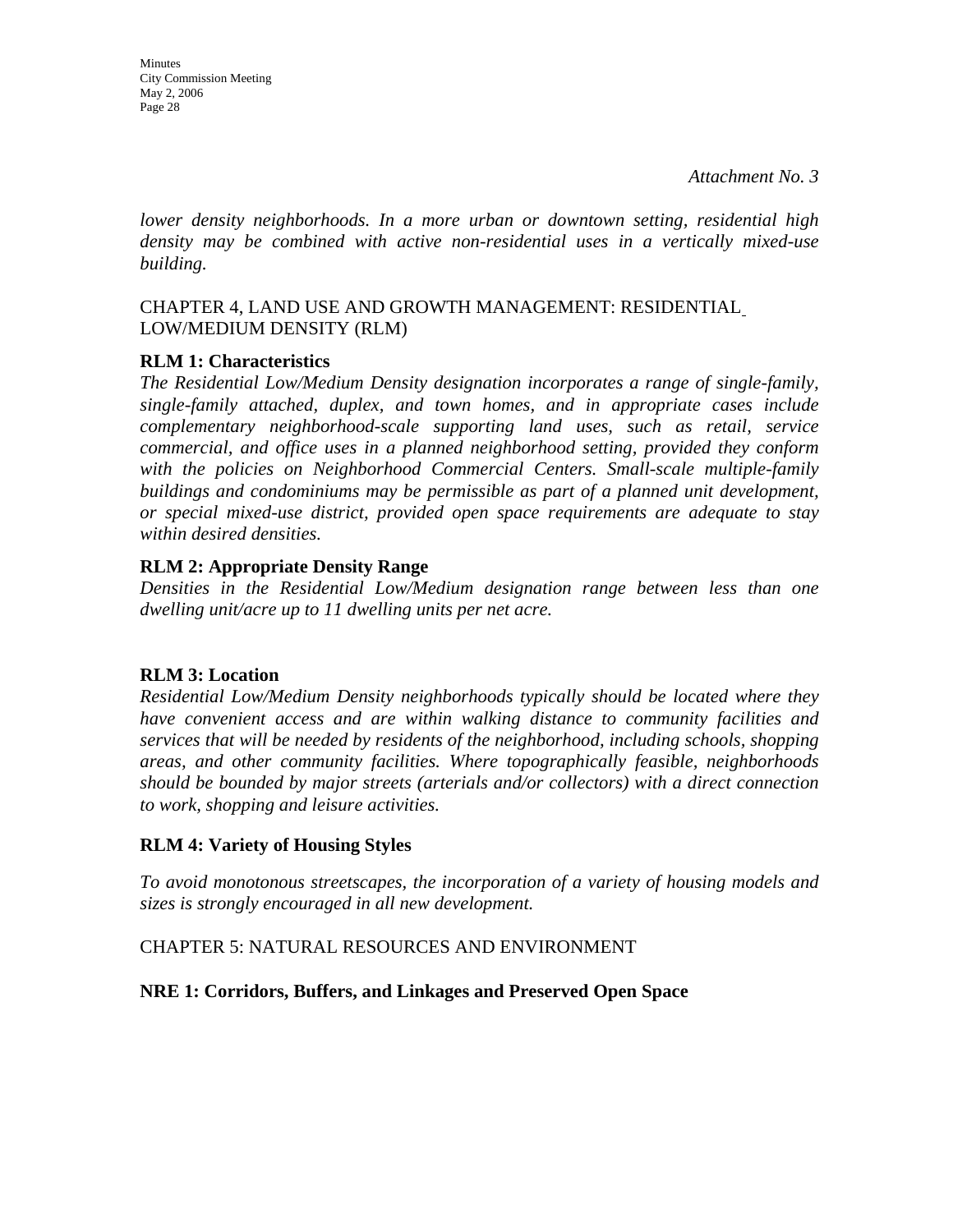*Attachment No. 3* 

*The City and County should use a variety of methods (both public and private) to facilitate the creation of a continuous, permanent, system of open space corridors using natural features such as preserved open space areas, drainages, streams, and rivers to the extent possible. Corridors should be identified during the subdivision or master planning process and should be used to provide linkages within and between non-contiguous parks, environmentally sensitive and preserved open space areas, as well as neighborhoods and other development areas. Buffers can also be used to provide a transition between different intensities of uses. The current width and shape and other features of a naturally occurring corridor (such as a drainageway) should be preserved, in order to maintain its environmental integrity and avoid creating an "engineered" appearance.* 

### **NRE 3: Trails Network**

*The City and County shall use a variety of methods to develop a system of open space that is connected, continuous, and permanent. The Linear Trail, which currently follows parts of Wildcat Creek, and the Big Blue and Kansas Rivers, represents the beginnings of a network of trails and open space that will link various areas of the City. Tributary drainage channels and other potential pedestrian corridors should also be incorporated as part of the overall network as they become integrated into residential areas.* 

#### **NRE 4: Environmentally Sensitive Areas: Wildlife Habitat and Corridors, Wetlands, Riparian Areas and Prairie Ecosystems**

*The Urban Area is home to a variety of environmentally sensitive areas, including: Wildcat Creek, the Big Blue and Kansas Rivers, numerous secondary stream corridors, drainage areas, and wetlands, as well as prairie ecosystems. In addition to their scenic quality, these areas provide other benefits, such as water quality enhancement and flood control, potential ecotourism, and also serve as important wildlife habitat. The City and County shall work to ensure that development impacts upon these areas are minimized.* 

#### **NRE 5: Environmentally Sensitive Site Design**

*The City and County shall ensure that environmentally sensitive site design practices are used in new development. Sensitive site design practices can minimize unnecessary physical and visual impacts upon the surrounding landscape, caused by excessive removal of existing vegetation or severe roadway cuts and excessive grading of natural topography.* 

#### **NRE 6: Natural Hazards**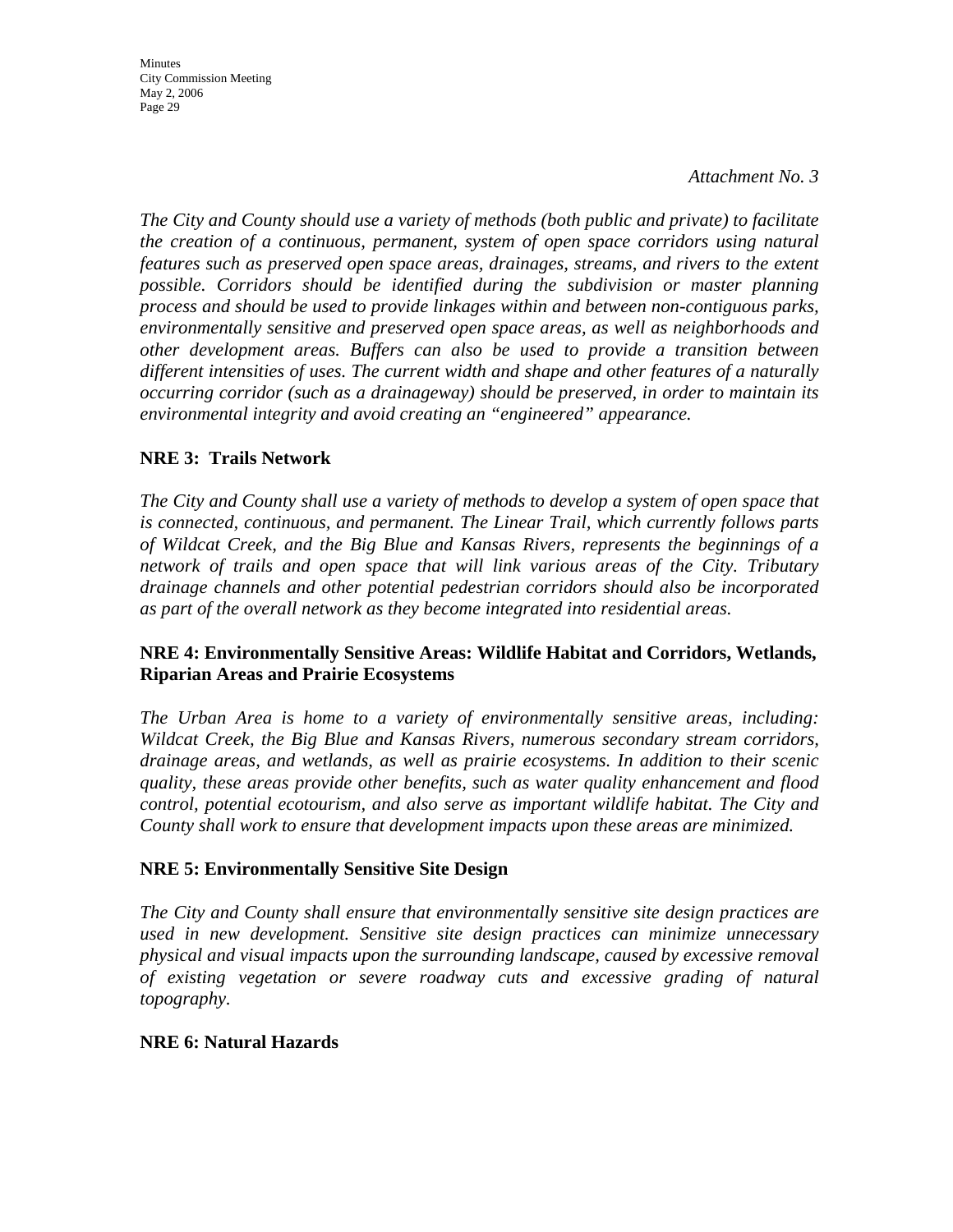**Minutes** City Commission Meeting May 2, 2006 Page 30

*Development shall be prohibited in areas where natural hazards have been identified which have the potential to endanger life, resources, and property. Within the Manhattan Urban Area, these hazards include steep slopes (20% or greater slope), floodways, and other special flood hazard areas.* 

#### *MR 7: Airport Airspace Regulations*

*Development shall be consistent with established airspace regulations for the Manhattan Regional Airport and the Airport Master Plan.* 

The rezoning conform to the Comprehensive Plan.

**ZONING HISTORY AND LENGTH OF TIME VACANT AS ZONED:** The site has remained vacant and used for agricultural purposes for an undetermined length of time.

**CONSISTENCY WITH INTENT AND PURPOSE OF THE ZONING ORDINANCE:** The intent and purpose of the Zoning Regulations is to protect the public health, safety, and general welfare; regulate the use of land and buildings within zoning districts to assure compatibility; and to protect property values.

The R-1 District is designed to provide a dwelling zone at a density no greater than one (1) attached dwelling units per 6,500 square feet. The proposed R-1 District is sufficient in area for the proposed district.

The R-2 District is designed to provide a dwelling zone at a density no greater than two (2) attached dwelling units per 7,500 square feet. The proposed R-2 District is sufficient in area for the proposed district.

The R-3 District is designed to provide a dwelling zone at a density no less than one (1) dwelling unit per 1,000 square feet. The proposed R-3 District is sufficient in area for the proposed R-3 District.

The AO District "is intended to promote the use and development of land in a manner that is compatible with the continued operation and utility of the Manhattan Municipal Airport so as to protect the public investment in, and benefit provided by the facility to the region. The district also protects the public health, safety, convenience, and general welfare of citizens who utilize the facility or live and work in the vicinity by preventing the creation or establishment of obstructions or incompatible land uses that are hazardous to the airport's operation or the public welfare."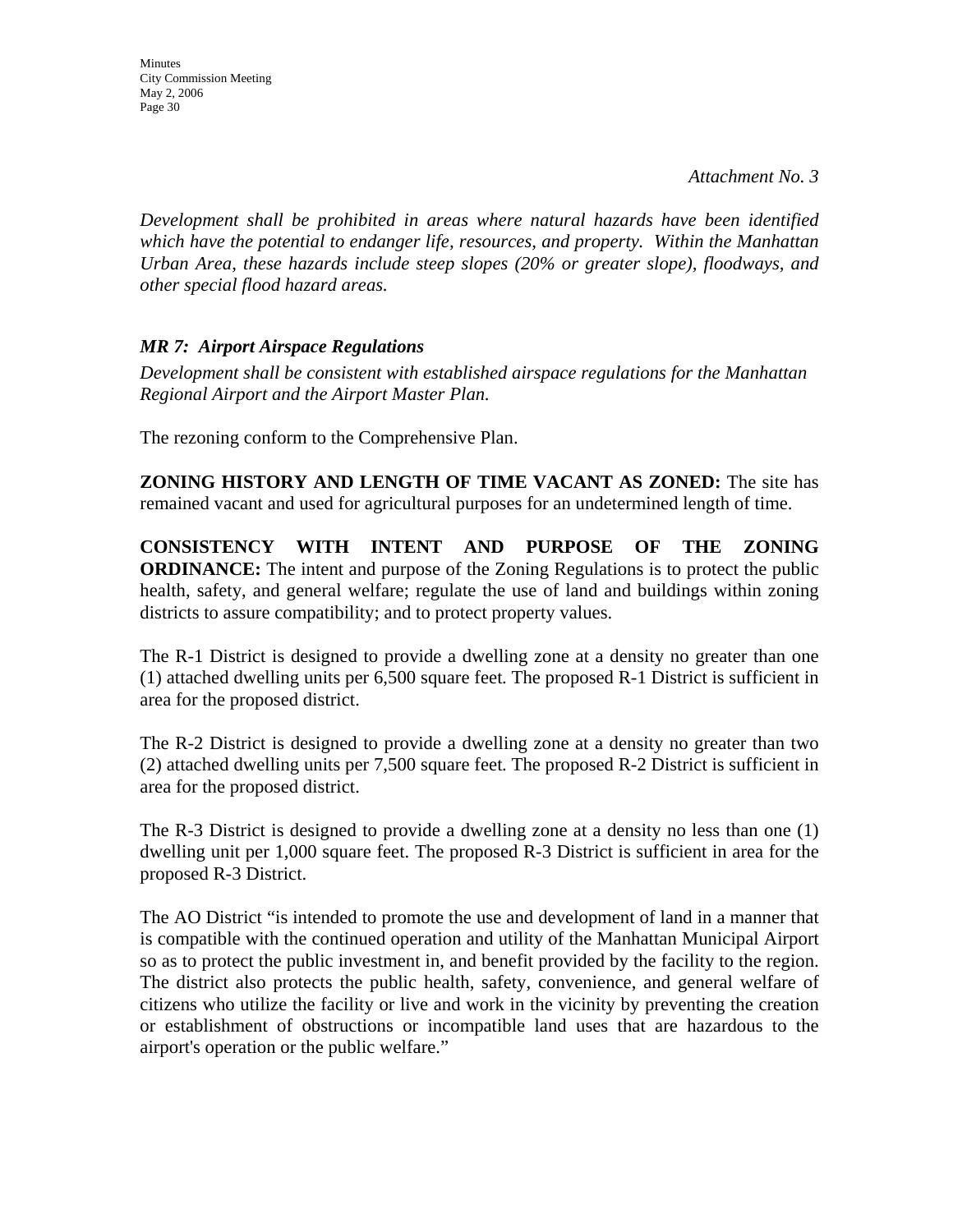*Attachment No. 3* 

The site is partially within the Conical Zone, which is, in general terms, established as an airspace that extends outward and upward in relationship to the Airport and is an approach zone height limitation on the underlying land. Future uses (structures and trees, existing and proposed) in the AO District may be required to obtain an Airport Compatible Use Permit, unless circumstances indicate that the structure or tree has less than 75 vertical feet of height above the ground and does not extend above the height limits prescribed for the Conical Zone.

**RELATIVE GAIN TO THE PUBLIC HEALTH, SAFETY AND WELFARE THAT DENIAL OF THE REQUEST WOULD ACCOMPLISH, COMPARED WITH THE HARDSHIP IMPOSED UPON THE APPLICANT:** There appears to be no relative gain to the public, which denial would accomplish. The AO District requires that future uses be reviewed in order to protect airspace. The Preliminary Plat of the proposed Stone Pointe Addition will need to show the AO District. No adverse impacts to the public are expected. There may be a hardship to the applicant if the rezoning is denied.

**ADEQUACY OF PUBLIC FACILITIES AND SERVICES:** The site can be served by public improvements, including street, water, fire service and sanitary sewer

**OTHER APPLICABLE FACTORS:** The Preliminary Plat must address the requirements of the three zoning districts, Comprehensive Plan, and Subdivision Regulations.

#### **STAFF COMMENTS:**

City Administration recommends approval of the rezoning of the proposed Stone Pointe Addition from County G-1, General Agricultural District, to R-1, Single-Family Residential District, with AO, Airport Overlay District; R-2, Two-Family Residential District; and, R-3, Multiple-Family Residential District.

## **ALTERNATIVES:**

- 1. Recommend approval of the rezoning of the proposed Stone Pointe Addition from County G-1, General Agricultural District, to R-1, Single-Family Residential District, with AO, Airport Overlay District; R-2, Two-Family Residential District; and R-3, Multiple-Family Residential District , stating the basis for such recommendation.
- 2. Recommend denial of the proposed rezoning, stating the specific reasons for denial.
- 3. Table the proposed rezoning to a specific date, for specifically stated reasons.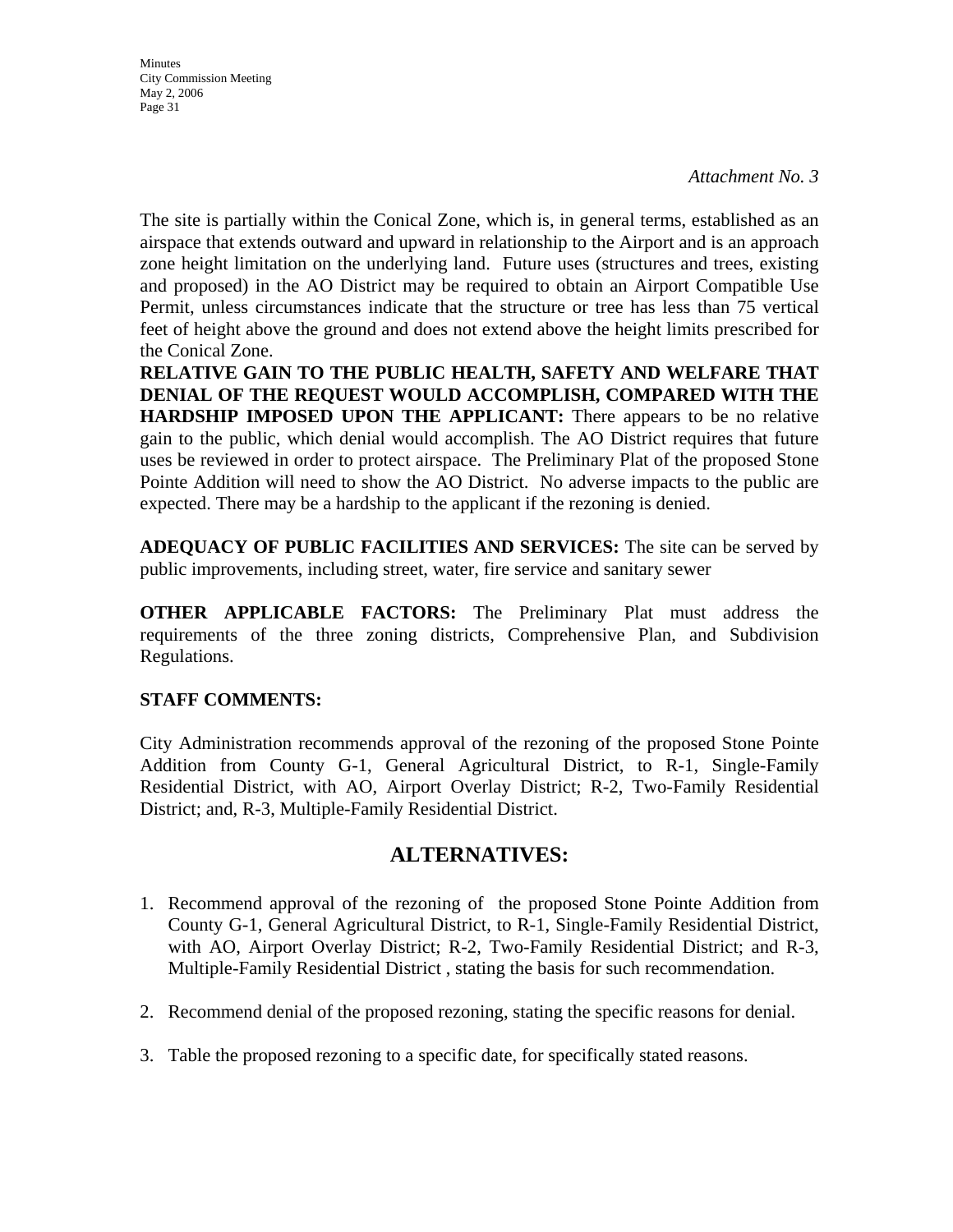*Attachment No. 3* 

## **POSSIBLE MOTION:**

The Manhattan Urban Area Planning Board recommends approval of the rezoning of the proposed Stone Pointe Addition from County G-1, General Agricultural District, to R-1, Single-Family Residential District, with AO, Airport Overlay District; R-2, Two-Family Residential District; and, R-3, Multiple-Family Residential District, based on the findings in the Staff Report .

**PREPARED BY:** Steve Zilkie, AICP, Senior Planner

**DATE:** April 11, 2006

06008